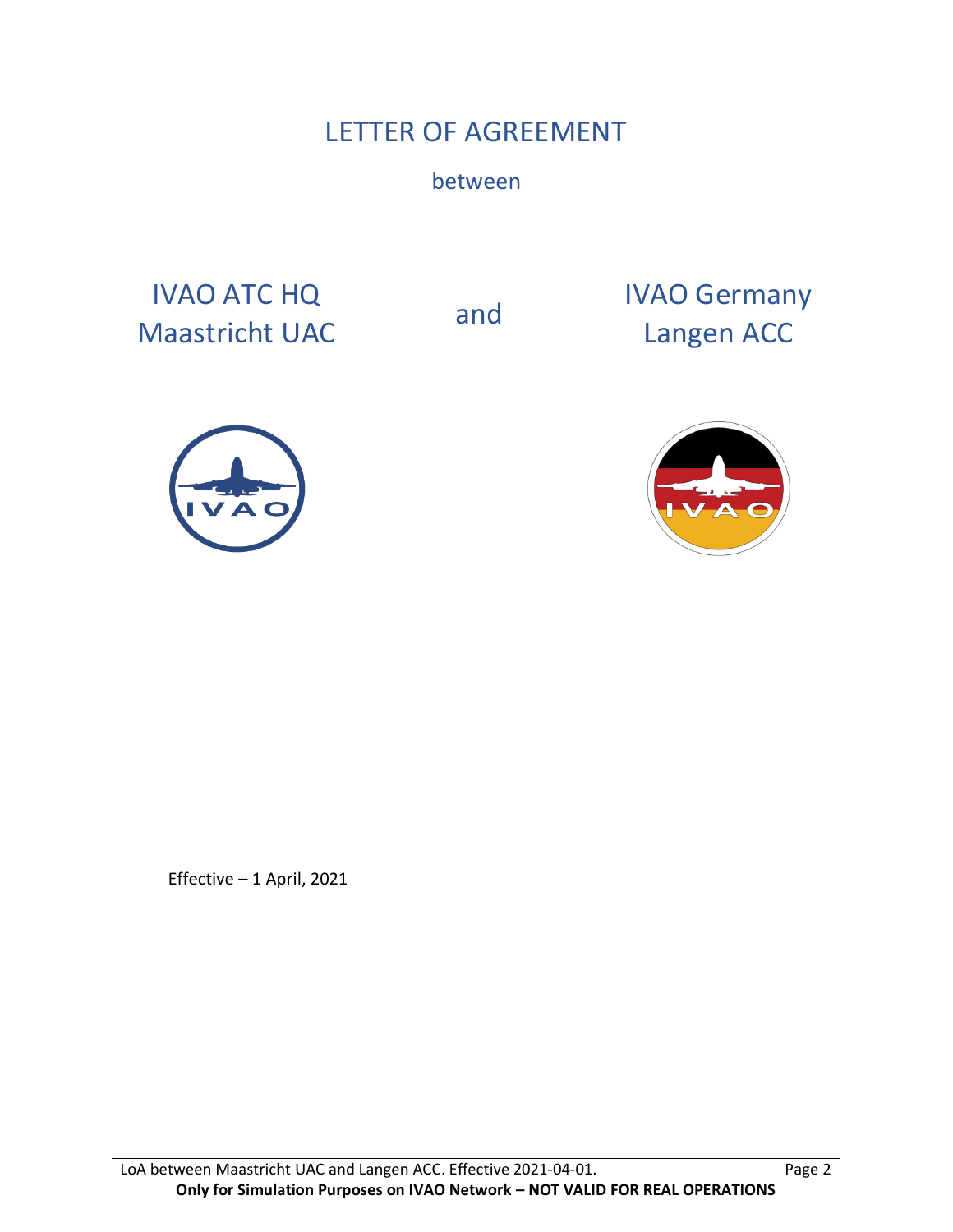# 1 General

#### 1.1 Purpose

The purpose of this Letter of Agreement is to define the coordination procedures to be applied between Maastricht UAC and Langen ACC when providing ATS to General Air Traffic and Operational Air Traffic.

These procedures are supplementary to those specified in IVAO Documentation and/or Divisional website Documents.

#### 1.2 Operational Status.

Both Divisions shall keep each other advised of any changes in the operational status of their facilities and navigational aids, which may affect the procedures specified in this Letter of Agreement.

# 2 Areas of Responsibility for the Provision of ATS

#### 2.1 Areas of Responsibility

The lateral and vertical limits of the respective areas of responsibility are as follows:

Note: See para 2.2 for the description of the areas where delegation of the responsibility for the provision of ATS is applicable.

#### 2.1.1 Maastricht UAC

| Lateral limits: | HannoverMaastricht UIR as published in the AIP Germany |
|-----------------|--------------------------------------------------------|
|                 |                                                        |

Vertical limits: FL 245 – UNL

ICAO airspace classification for the area of responsibility of Maastricht UAC along the common boundary of the areas of responsibility of Maastricht UAC and Langen ACC is described in Annex B to this Letter of Agreement.

#### 2.1.2 Langen ACC

| Lateral limits: | Langen FIR as published in the AIP Germany |
|-----------------|--------------------------------------------|
|                 |                                            |

Vertical limits: GND – FL 245

ICAO airspace classification for the area of responsibility of Langen ACC along the common boundary of the areas of responsibility of Maastricht UAC and Langen ACC is described in Annex B to this Letter of Agreement.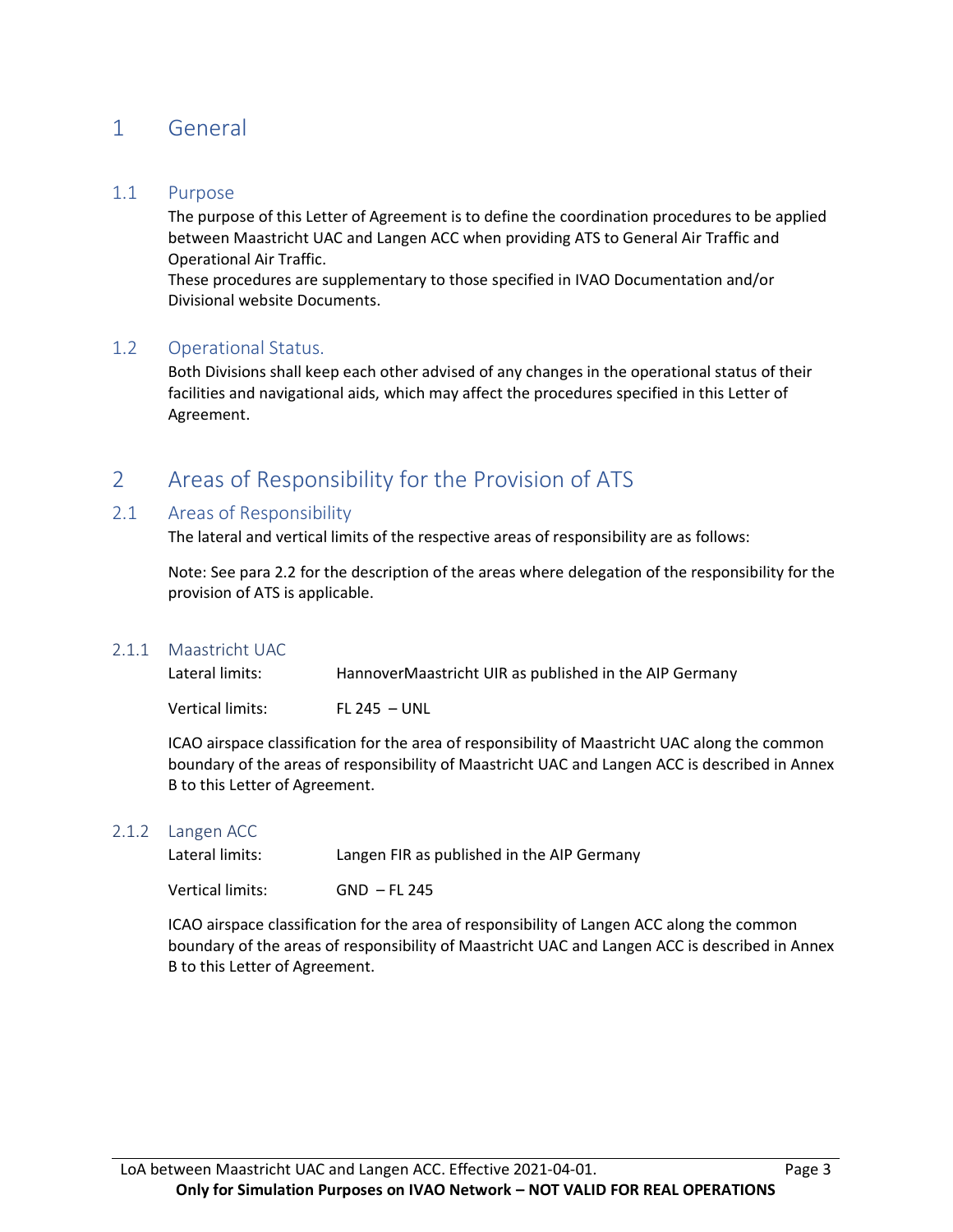2.2 Areas for Cross Border Provision of ATS (ATS Delegation)

The provision of ATS in respect of this LoA means the following services: Air Traffic Control Service (ATC), Flight Information Service (FIS) for controlled flights, Alerting Service (ALRS)

#### 2.2.1 Delegation of ATS from Maastricht UAC to Langen ACC

Within the HannoverMaastricht UIR the provision of ATS to GAT and OAT in accordance with the airspace classification is performed by Langen ACC within the following area(s):

DEVRU Area – See Appendix 1 Lateral Limits: N503021 E0064855 – N503614 E0065227 – N503637 E0070905 – N503500 E0070000 – N503310 E0065537 – N503021 E0064855 Vertical limits: FL 245 – FL 255 Airspace Classification: C RASVO North Area – See Appendix 1 Lateral Limits: N502541 E0063751 – N502821 E0063729 – N503021 E0064855 – N502541 E0063751 Vertical limits: FL 245 – FL 265 Airspace Classification: C

### 2.2.2 Delegation of ATS from Langen ACC to Maastricht UAC Not applicable.

#### 2.2.3 Other Areas for Cross Border Provision of ATS

Areas for cross-border provision of ATS defined with other coordinating air traffic services units along the common boundary of the areas of responsibility of Maastricht UAC and Langen ACC are described in Annex B to this Letter of Agreement.

#### 2.2.4 Alerting Service

The ATS unit responsible for the provision of ATS, by virtue of delegation, shall provide alerting service and shall notify immediately the supervisor of the delegating ATS unit. The supervisor of the delegating ATS unit shall notify the appropriate rescue coordination centre as required.

#### 2.2.5 Territorial Matters

- Not applicable -

#### 2.3 Special Provisions

- Not applicable -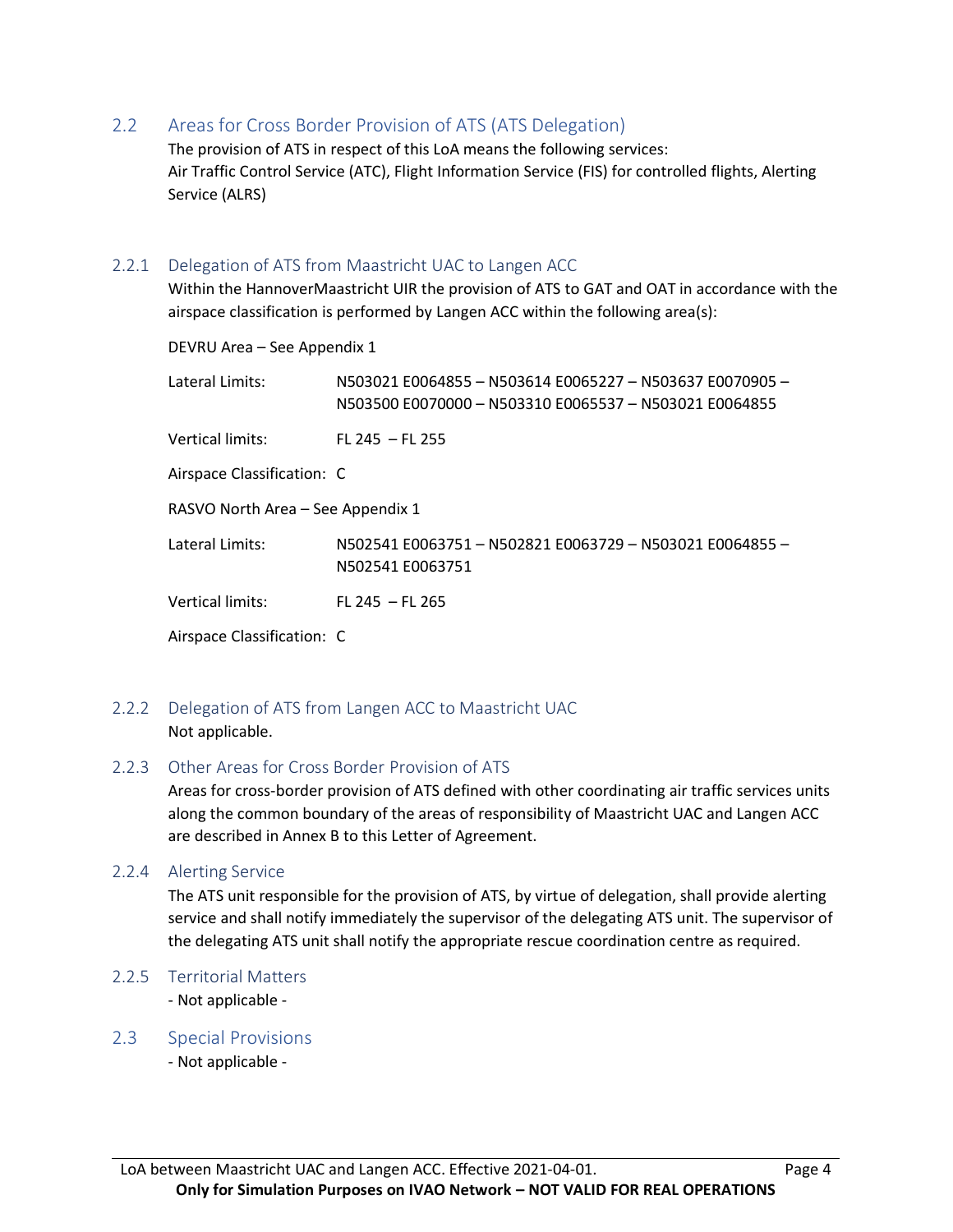# 3 Procedures

The procedures to be applied by Maastricht UAC and Langen ACC are detailed in the Annexes to this Letter of Agreement:

| Annex A | Definitions and Abbreviations                      |
|---------|----------------------------------------------------|
| Annex B | Area of Common Interest                            |
| Annex C | <b>Exchange of Flight Data</b>                     |
| Annex D | Procedures for Coordination                        |
| Annex E | Transfer of Control and Transfer of Communications |
| Annex F | ATS Surveillance Based Coordination Procedures     |
| Annex G | <b>Checklist of Pages</b>                          |

## 4 Revisions and Deviations.

### 4.1 Revision of this Letter of Agreement

The revision of the present Letter of Agreement, excluding Annexes and their Appendices, requires the mutual written consent of the signatories.

### 4.2 Revision of the Annexes to the Letter of Agreement.

The revision of Annexes to the present Letter of Agreement requires the mutual written consent of the representatives of the respective IVAO Divisions designated by the respective signatories, normally the ATC Operations Coordinator at the respective Division.

### 4.3 Temporary Deviations.

When necessary, the ATC Department of the IVAO Divisions concerned may introduce, by mutual agreement and for a specified period of time, temporary modifications to the procedures laid down in the Annexes to the present Letter of Agreement.

### 4.4 Incidental Deviations.

Instances may arise where incidental deviations from the procedures specified in the Annexes to this Letter of Agreement may become necessary. Under these circumstances air traffic controllers are expected to exercise their best judgement to ensure the safety and efficiency of air traffic.

### 5 Cancellation.

- 5.1 Cancellation of the present Letter of Agreement by mutual written agreement of the respective IVAO Divisions may take place at any time.
- 5.2 Cancellation of this Letter of Agreement by either IVAO Division is possible at any time, provided that the cancelling party declares its intention in writing to cancel the Letter of Agreement with a minimum pre-notification time of 6 months before the date the cancellation is to take effect.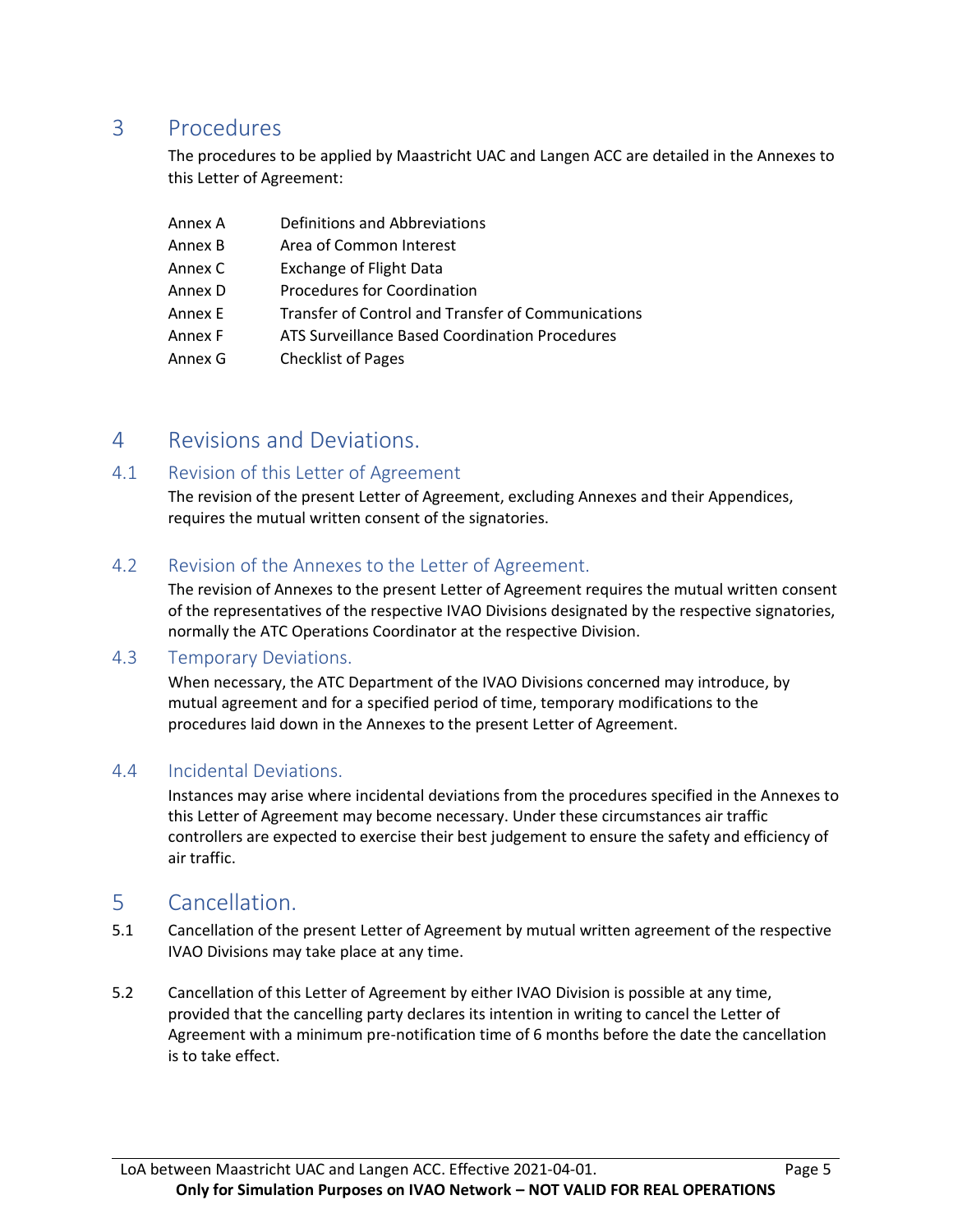# 6 Interpretation and Settlement of Disputes.

- 6.1 Should any doubt or diverging views arise regarding the interpretation of any provision of the present Letter of Agreement or in case of dispute regarding its application, the parties shall endeavor to reach a solution acceptable to both of them.
- 6.2 Should no agreement be reached, each of the parties shall refer to IVAO HQ ATC Operations Department, to which the dispute shall be submitted for settlement.

# 7 Validity

This LoA becomes effective 1 April, 2021 and supersedes the Letter of Agreement between Maastricht ACC and Langen ACC dated N/A.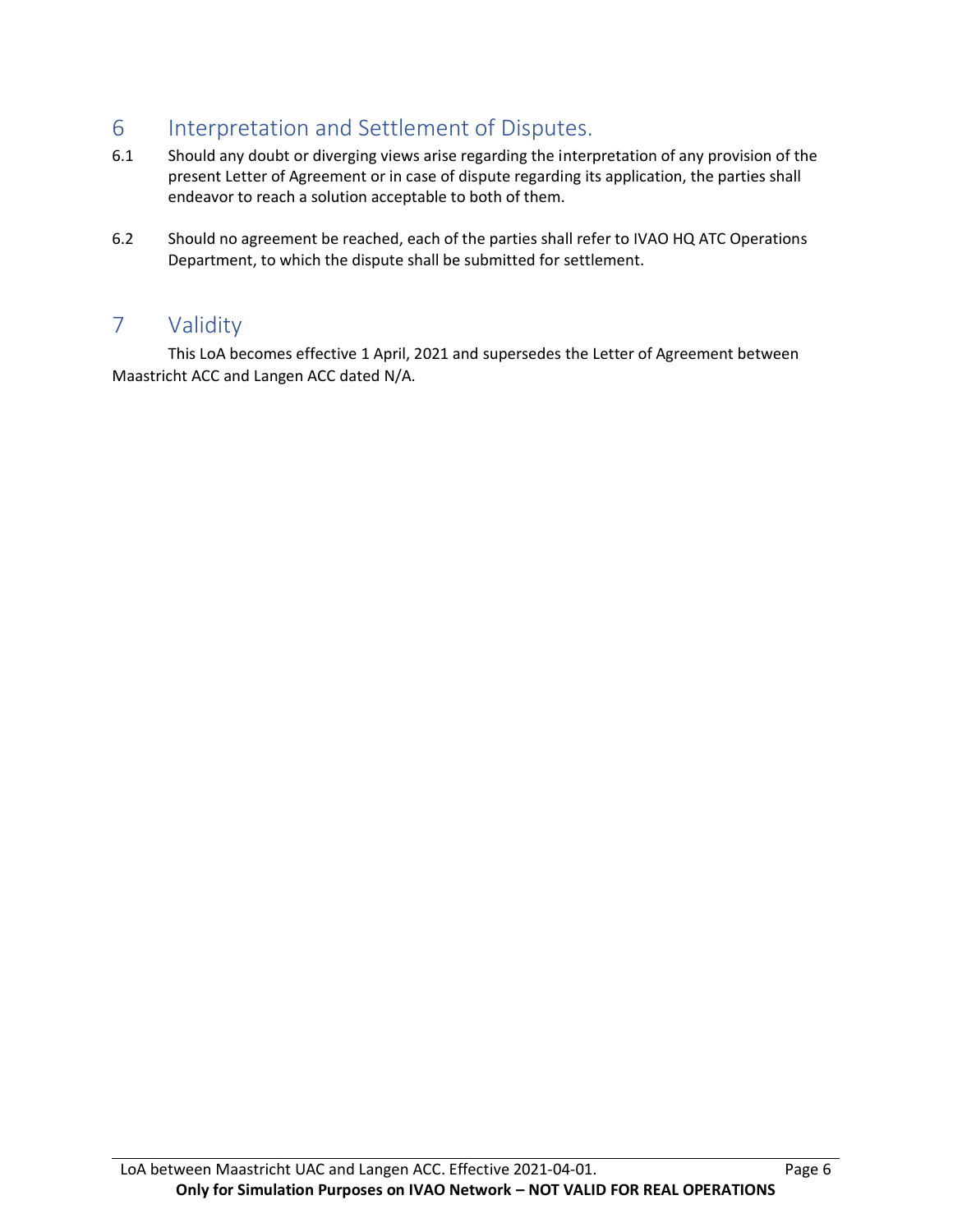# Appendix 1



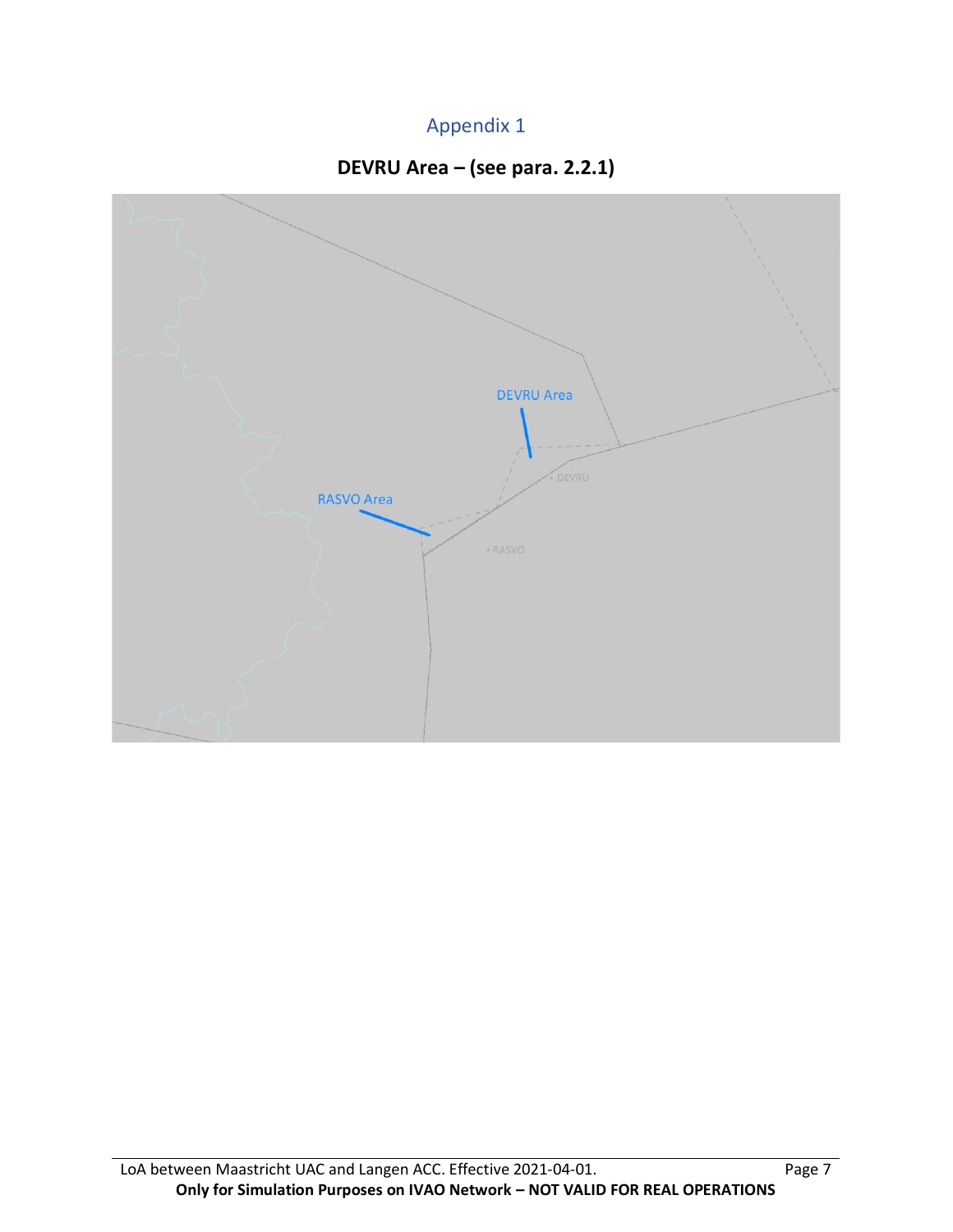# Appendix 2



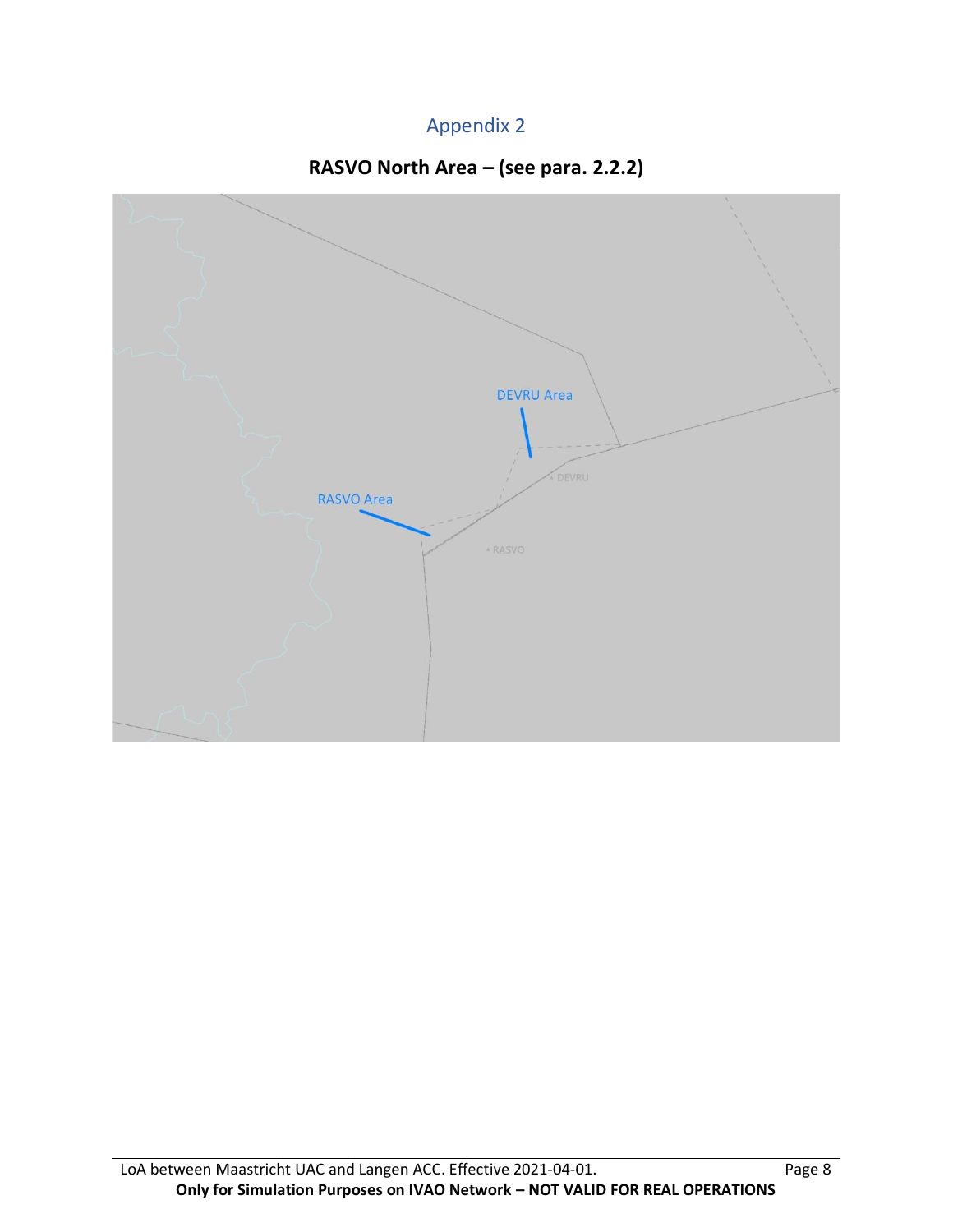## **Maastricht UAC Langen ACC**

# Annex A.

### Definitions and Abbreviations

Effective: 2021-04-01 Revised: N/A

#### A.1 Definitions.

#### A.1.1 Area of Responsibility

An airspace of defined dimensions where a sole ATS unit has responsibility for providing air traffic services.

#### A.1.2 Area of Common Interest

A volume of airspace as agreed between two ATS units, extending into the adjacent/subjacent Areas of Responsibility, within which airspace structure and related activities may have an impact on air traffic coordination procedures.

#### A.1.3 Approval Request

Request from an ATS-unit to the ATS sector concerned for an approval of:

• an aircraft not yet airborne, whenever the flying time to the transfer of control point is less than the agreed minimum prenotification time, or

• an aircraft in flight intending to operate under conditions other than those described in mutually agreed procedures.

#### A.1.4 Division Level.

The flight level dividing two superimposed AoR for the provision of ATS.

#### A.1.5 General Air Traffic.

All flights which are conducted in accordance with the rules and procedures of ICAO and/or the national civil aviation regulations and legislation.

#### A.1.6 Operational Air Traffic.

All flights which do not comply with the provisions stated for GAT and for which rules and procedures have been specified by appropriate national authorities.

#### A.1.7 Reduced Vertical Separation Minimum.

A vertical separation minimum of 300 m (1 000 ft) which is applied between FL 290 and FL 410 inclusive, on the basis of regional air navigation agreements and in accordance with conditions specified therein.

#### A.1.7.1 RVSM Approved Aircraft

Aircraft that have received State approval for RVSM operations within the EUR RVSM airspace.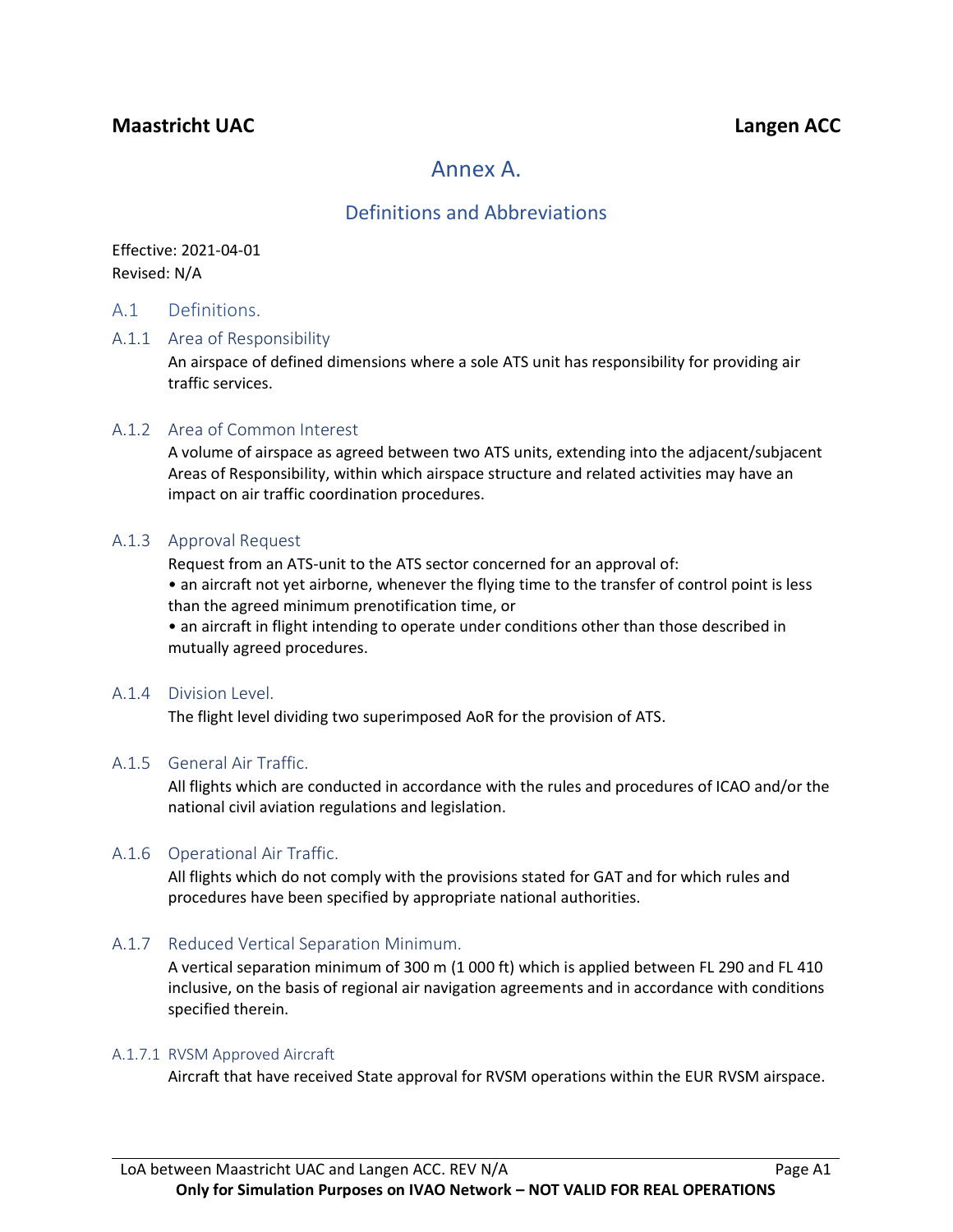#### A.1.8 Release

#### A.1.8.1 Release for Climb

An authorization for the accepting sector to climb (a) specific aircraft before the transfer of control.

Note: The transferring sector remains responsible within its Area of Responsibility for separation between the transferred aircraft and other aircraft unknown to the accepting unit, unless otherwise agreed.

#### A.1.8.2 Release for Descent

An authorization for the accepting sector to descend (a) specific aircraft before the transfer of control.

Note: The transferring sector remains responsible within its Area of Responsibility for separation between the transferred aircraft and other aircraft unknown to the accepting unit, unless otherwise agreed.

#### A.1.8.3 Release for Turn

An authorization for the accepting sector to turn (a) specific aircraft away from the current flight path by not more than 45 o before the transfer of control

Note: The transferring sector remains responsible within its Area of Responsibility for separation between the transferred aircraft and other aircraft unknown to the accepting unit, unless otherwise agreed.

#### A.1.9 State Aircraft

For the purposes of EUR RVSM, only aircraft used in military, customs or police services shall qualify as State aircraft.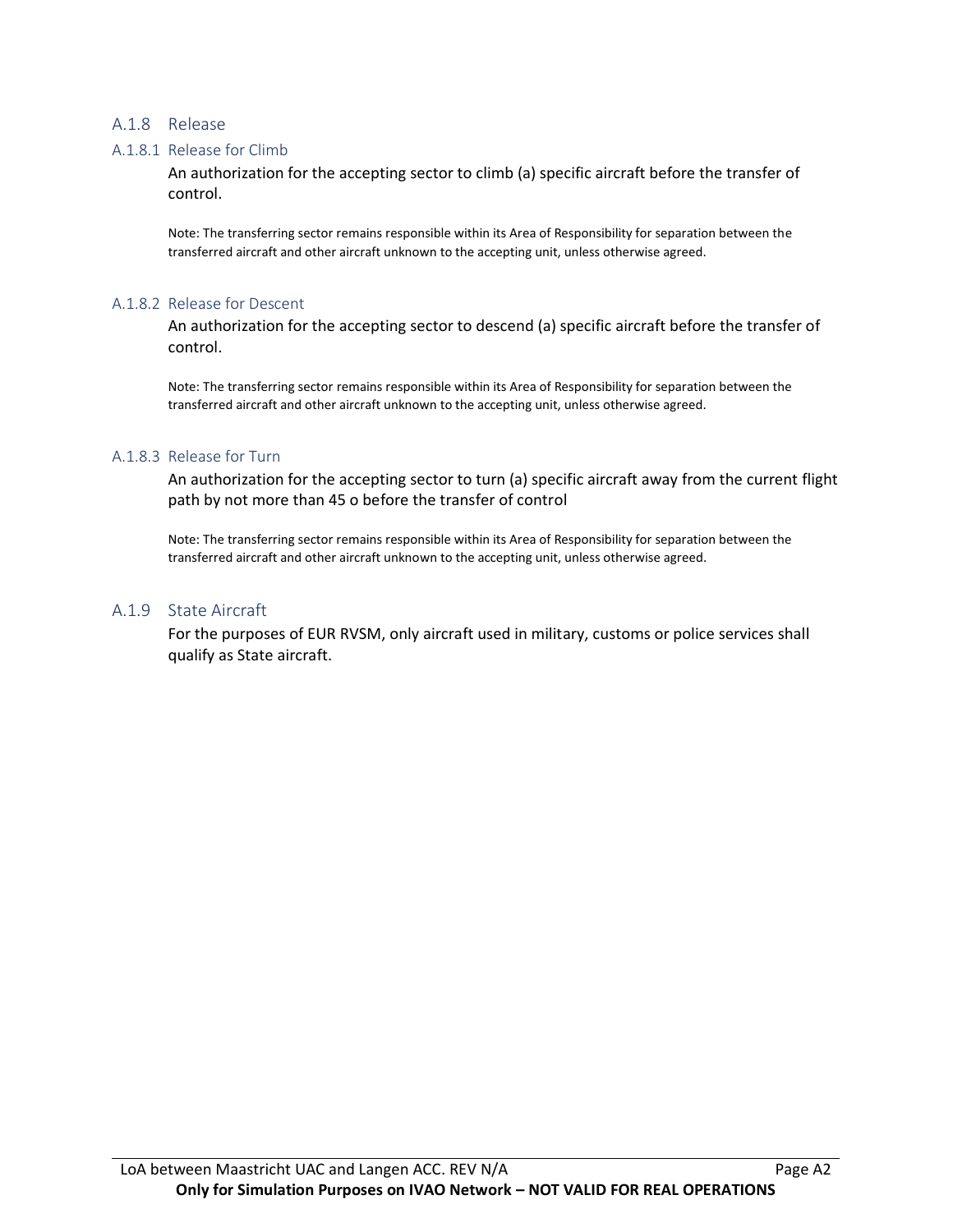# A.2 Abbreviations.

| <b>ACC</b>  | Area Control Center                          | <b>NM</b>         | <b>Nautical Mile</b>                      |
|-------------|----------------------------------------------|-------------------|-------------------------------------------|
| ACI*        | Area of Common Interest                      | <b>NM</b>         | <b>EUROCONTROL Network</b>                |
|             |                                              |                   | Management                                |
| <b>AIP</b>  | <b>Aeronautical Information Publication</b>  |                   |                                           |
| AoR*        | Area of Responsibility                       | OAT*              | <b>Operational Air Traffic</b>            |
| <b>APP</b>  | Approach Area / Approach ATS Unit            | OLDI <sup>*</sup> | On-line Data Interchange                  |
| <b>ATC</b>  | Air Traffic Control                          | <b>ORCAM</b>      | <b>Originating Region Code Assignment</b> |
|             |                                              |                   | Method                                    |
| <b>ATS</b>  | <b>Air Traffic Services</b>                  |                   |                                           |
| <b>ATZ</b>  | Air Traffic Zone                             | <b>RTF</b>        | Radio Telephony                           |
|             |                                              | <b>RVSM</b>       | <b>Reduced Vertical Separation</b>        |
|             |                                              |                   | Minimum                                   |
| <b>CBA</b>  | Cross-Border Area                            |                   |                                           |
| <b>CDR</b>  | <b>Conditional Route</b>                     | <b>SFC</b>        | Surface                                   |
| COP*        | <b>Coordination Point</b>                    | <b>SID</b>        | <b>Standard Instrument Departure</b>      |
| <b>CRC</b>  | <b>Control and Reporting Centre</b>          | <b>SSR</b>        | Secondary Surveillance Radar              |
| <b>CTA</b>  | Control Area                                 | <b>STAR</b>       | <b>Standard Instrument Arrival</b>        |
| <b>CTR</b>  | Control / Enroute ATS Unit                   |                   |                                           |
| <b>CTZ</b>  | Control Zone                                 | <b>TMA</b>        | <b>Terminal Maneuvering Area</b>          |
|             |                                              | <b>TRA</b>        | <b>Temporary Reserved Area</b>            |
| DFL*        | Division Flight Level                        | <b>TSA</b>        | <b>Temporary Segregated Area</b>          |
|             |                                              | <b>TWR</b>        | Aerodrome Control Tower                   |
| <b>ETO</b>  | <b>Estimated Time Over Significant Point</b> |                   |                                           |
| <b>EUR</b>  | European                                     | <b>UAC</b>        | <b>Upper Area Control Centre</b>          |
|             |                                              | <b>UHF</b>        | <b>Ultra High Frequency</b>               |
| <b>FIR</b>  | <b>Flight Information Region</b>             | <b>UIR</b>        | <b>Upper Flight Information Region</b>    |
| FLA*        | <b>Flight Level Allocation</b>               | <b>UNL</b>        | Unlimited                                 |
| <b>FIS</b>  | <b>Flight Information Services</b>           | <b>UTC</b>        | <b>Coordinated Universal Time</b>         |
| FL.         | Flight Level                                 |                   |                                           |
|             |                                              | <b>VCS</b>        | <b>Voice Communication System</b>         |
| GAT*        | <b>General Air Traffic</b>                   | <b>VFR</b>        | <b>Visual Flight Rules</b>                |
| <b>GND</b>  | Ground                                       | <b>VHF</b>        | Very High Frequency                       |
|             |                                              |                   |                                           |
| <b>ICAO</b> | International Civil Aviation Organization    |                   |                                           |
| <b>IFR</b>  | Instrument Flight Rules                      |                   |                                           |
|             |                                              |                   |                                           |
| <b>KHz</b>  | Kilohertz                                    |                   |                                           |
|             |                                              |                   |                                           |
| $LoA*$      | Letter of Agreement                          |                   |                                           |
|             |                                              |                   |                                           |
| <b>MHz</b>  | Megahertz                                    |                   |                                           |

Note: Abbreviations marked with an \* are non-ICAO abbreviations.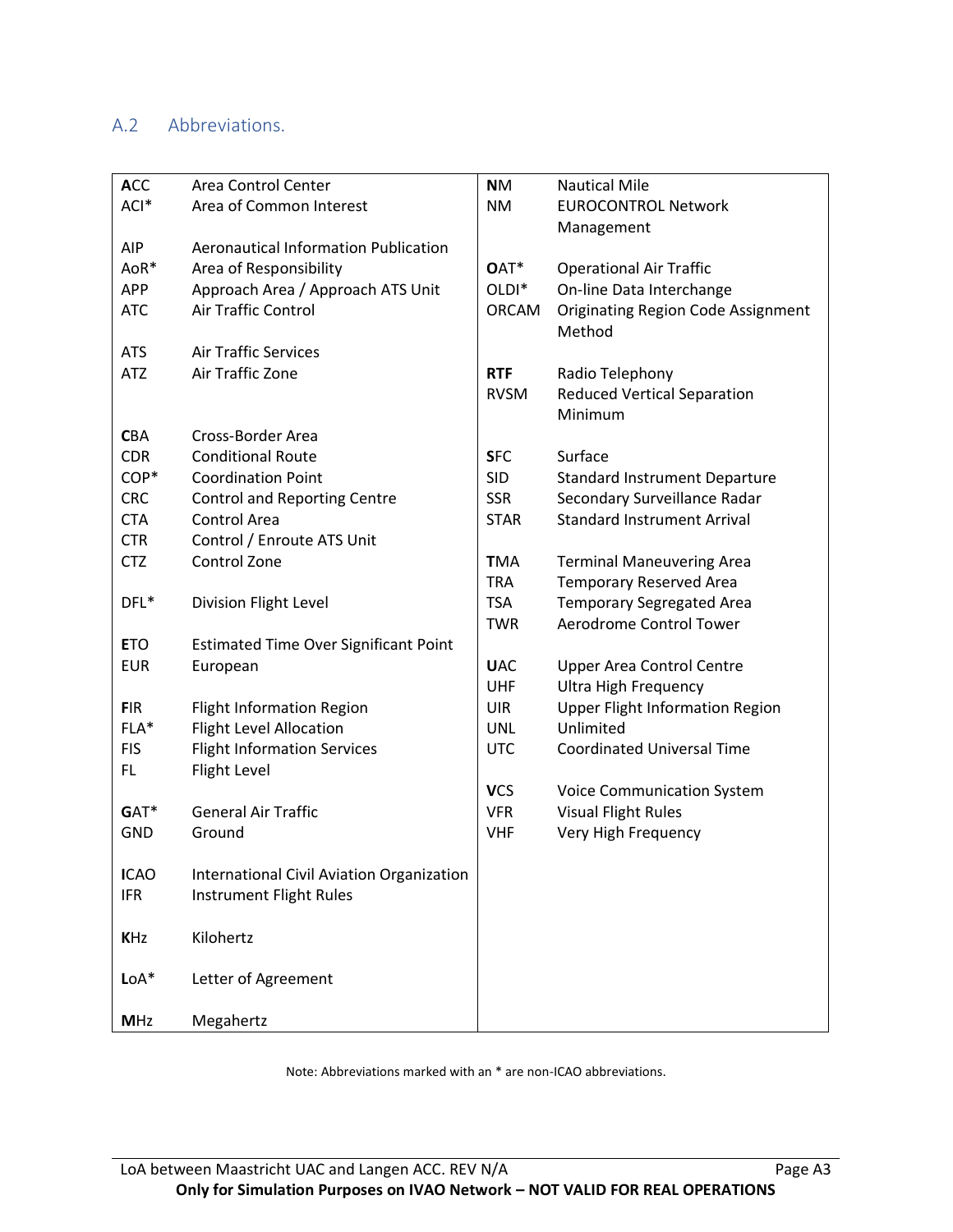# Annex B.

# Area of Common Interest

Effective: 2021-04-01 Revised: N/A

### B.1 Airspace Structure and Classification within the Area of Common Interest. The Airspace structure within the ACI is shown in Appendix of Annex B

### B.1.1 Amsterdam FIR, Brussels UIR and Hannover UIR

| Area                | <b>Vertical Limits</b> | Airspace<br><b>Classification</b> |
|---------------------|------------------------|-----------------------------------|
| Amsterdam FIR       |                        |                                   |
| <b>Brussels UIR</b> | FL 245 $-$ FL 660      | C                                 |
| Hannover UIR        |                        |                                   |

#### B.1.2 Langen FIR

| Area       | <b>Vertical Limits</b> | Airspace<br><b>Classification</b> |
|------------|------------------------|-----------------------------------|
| Langen FIR | GND – FL 245           | Above FL 100 - C                  |

#### B.2 Sectorisation within the Area of Common Interest

The Sectorisation within the ACI is shown in Appendix 1 of Annex B

- B.3 Special Areas within the Area of Common Interest
- B.3.1 Areas for Cross/Border Provision of ATS defined with other ATS Units within the ACI.

#### B.3.1.1 ATS provision by Langen ACC

Within the Rhein UIR the provision of ATS in accordance with the airspace classification is performed by Langen ACC within the following areas:

#### B.3.1.1.1 RASVO South Area – See Appendix 2 of Annex B

Lateral Limits: N502541 E0063751 – N503021 E0064855 – N503037 E0065055 – N501643 E0065526 – N501814 E0063848 – N502541 E0063751

Vertical limits: FL 245 – FL 265

Airspace Classification: C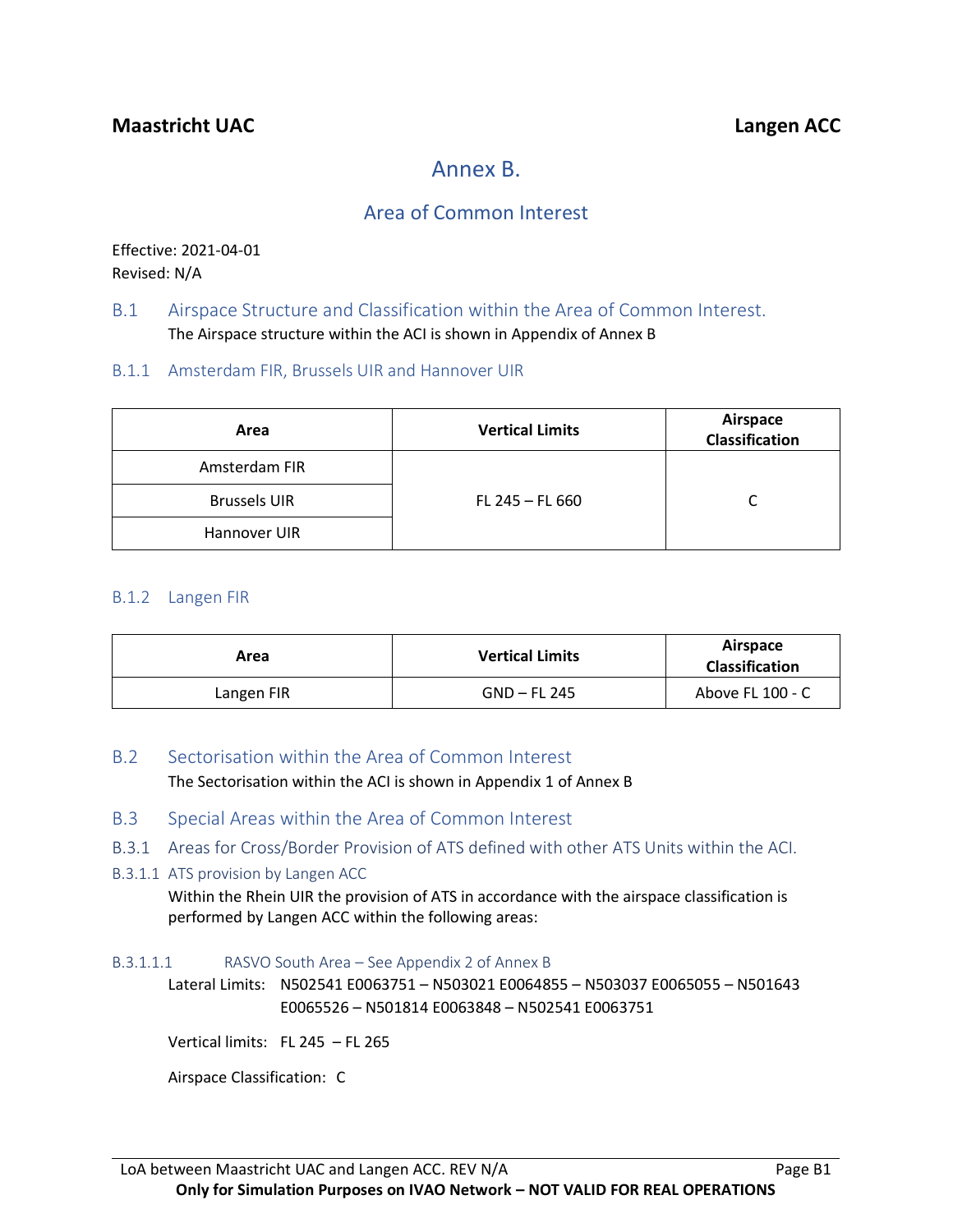#### B.3.1.1.2 HILFE Area – See Appendix 2 of Annex B

Lateral Limits: N512001 E0100334 – N512002 E0102315 – N510939 E0102113 – N510615 E0100913 – N510542 E0100321 – N512001 E0100334

Vertical limits: FL 245 – FL 255

Airspace Classification: C

B.3.1.1.3 RIMET Area – See Appendix 2 of Annex B

Lateral Limits: N512842 E0100342 – N512913 E0103533 – N512002 E0102315 – N512001 E0100334 – N512842 E0100342

Vertical limits: FL 235 – FL 245

Airspace Classification: C

#### B.3.1.2 ATS provision by Maastricht UAC – Rhein UIR

Within the Rhein UIR the provision of ATS in accordance with the airspace classification is performed by Maastricht UAC within the following areas:

#### B.3.1.2.1 BITBU Area – See Appendix 2 of Annex B

Maastricht UAC is responsible for the provision of Air Traffic Services to GAT within the following part of the Rhein UIR:

Lateral Limits: N494833 E0063010 – N495604 E0063632 – N501628 E0063903 – N502541 E0063751 then along the Hannover/Rhein UIR boundary till N502000 E0062430 then along the boundary line of the Brussels / Rhein UIR to N494833 E0063010.

Vertical limits: FL245 – UNL

Airspace Classification: C

#### B.3.1.2.2 Warburg Area – See Appendix 2 of Annex B

Lateral Limits: N511147 E0082929 – N510500 E0083651 – N510508 E0085435 – N510508 E0091443 – N510508 E0092600 – N510549 E0092622 –N511008 E0092750 – N512000 E0093102 – N512000 E0091000 – N512000 E0084600 – N511147 E0082929.

Vertical limits: FL 245 – FL 660

Airspace Classification: C

#### B.3.1.2.3 KEMAD LOW Area – See Appendix 2 of Annex B

Lateral Limits: N512000 E0093102 – N512000 E0093500 –N512000 E0095610 – N512001 E0100334 –N510542 E0100321 – N510500 E0100227 – N510508 E0092600 – N510549 E0092622 – N511008 E0092750 – N512000 E0093102

Vertical limits: FL 245 – FL 255

Airspace Classification: C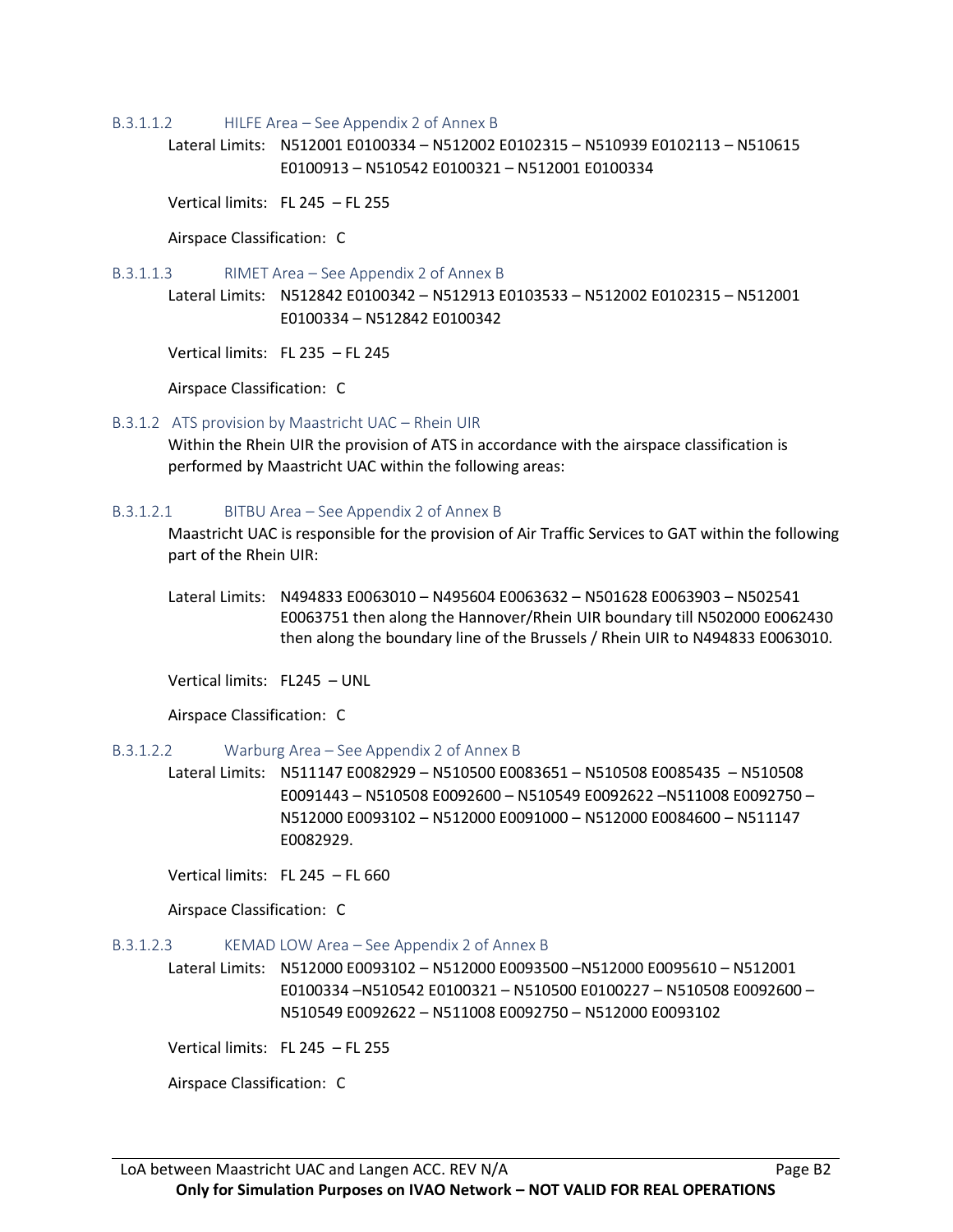B.3.1.2.4 KEMAD HIGH Area – See Appendix 2 of Annex B

Lateral Limits: N512000 E0093102 – N512000 E0093500 –N512000 E0095610 – N512001 E0100334 –N512002 E0102315 – N510542 E0100321 –N510500 E0100227 – N510508 E0092600 – N510549 E0092622 – N511008 E0092750 –N512000 E0093102

Vertical limits: FL 255 – FL 295

Airspace Classification: C

B.3.1.2.5 KOSIT Area – See Appendix 2 of Annex B

Lateral Limits: N493805 E0062541 – N491649 E0064012 – N491305 E0064240 – along the boundary line of the Rhein/Reims UIR, along the boundary line of the Rhein/Brussels UIR to – N493805 E0062541

Vertical limits: FL 245 – FL 660

Airspace Classification: C

#### B.3.1.3 ATS provision by Maastricht UAC – Reims UIR

Within the Reims UIR the provision of ATS in accordance with the airspace classification is performed by Maastricht UAC within the following areas:

#### B.3.1.3.1 SORAL Area – See Appendix 2 of Annex B

Lateral Limits: N484903 E0061635 – N490716 E0061804 – N491700 E0061700 – N492748 E0060331 – along the G-D Luxembourg / German border, along the France / German border to - N491303 E0064109 – N484903 E0061635

Vertical limits: FL 245 – FL 660

Airspace Classification: C

#### B.3.1.4 ATS provision by Karlsruhe UAC

Within the Hannover UIR provision of ATS in accordance with the airspace classification is performed by Karlsruhe UAC the following areas:

#### B.3.1.4.1 Arpe Area – See Appendix 2 of Annex B

Lateral Limits: N511147 E0082929 – N511612 E0082440 – N511215 E0081026 – N510851 E0080308 – N510600 E0075700 – N505557 E0074056 – N504331 E0074850 – along the Hannover / Rhein UIR boundary to – N511147 E0082929

Vertical limits: FL 245 – FL 660

Airspace Classification: C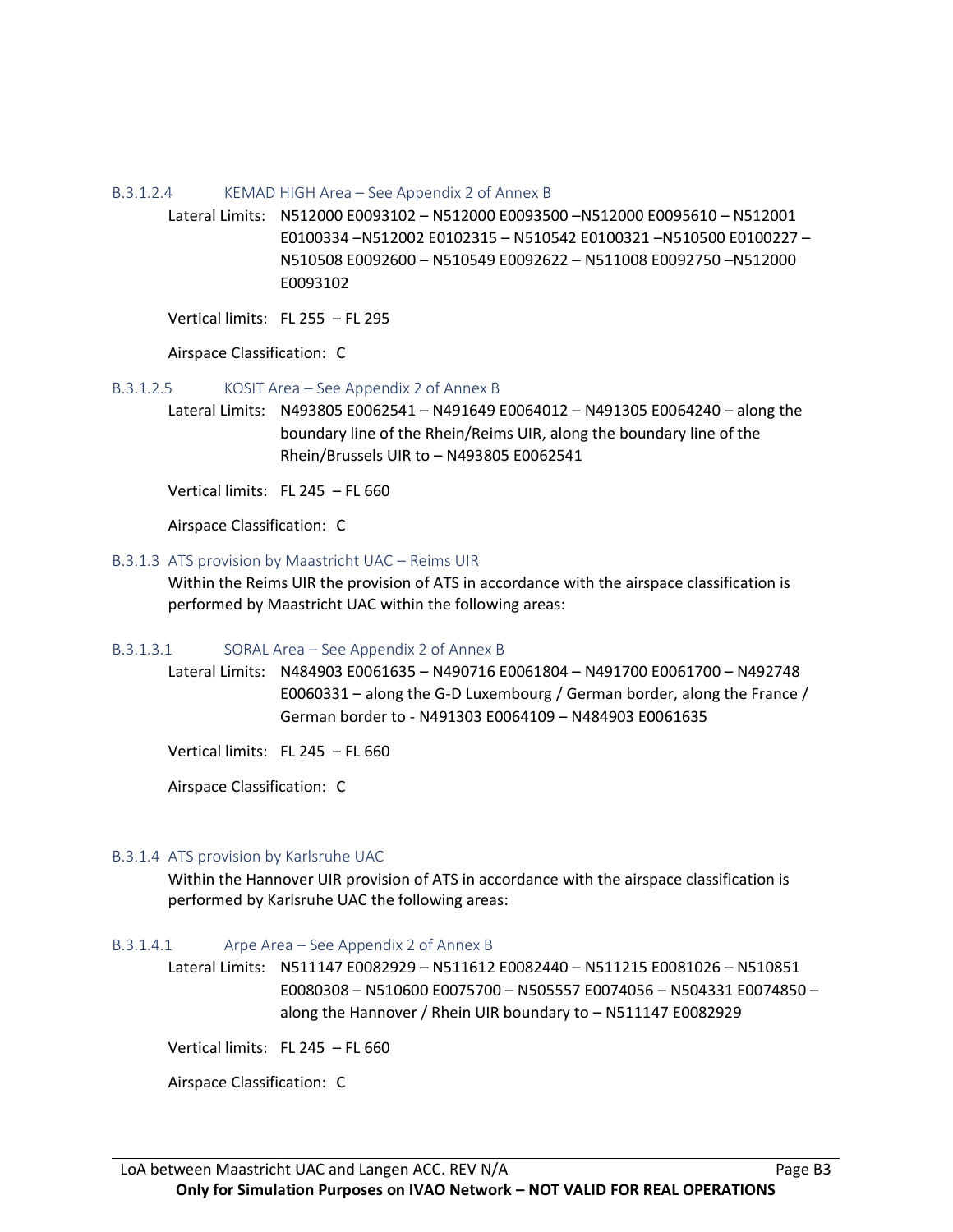#### B.3.1.5 Other Areas

#### B.3.1.5.1 Transfer line Hohes Venn:

N505442 E0060343 – N505140 E0060441 – N505048 E0060427 – N504515 E0060116 – N504500 E0060200 – N503611 E0061250 – N502956 E0061544 – N502445 E0062303 – N502541 E0063751 – N502821 E0063729

#### B.3.1.5.2 EDEGA line:

N510504 E0084846 – N505531 E0090739 – N505911 E0091510

B.3.1.5.3 GMH release area:

N510205 E0072235 – N511047 E0075426 – N510644 E0075838 – N510600 E0075700 – N505557 E0074056 – N504315 E0074900 – N504146 E0074009

B.4 Non-published Coordination Points within the Area of Common Interest. None.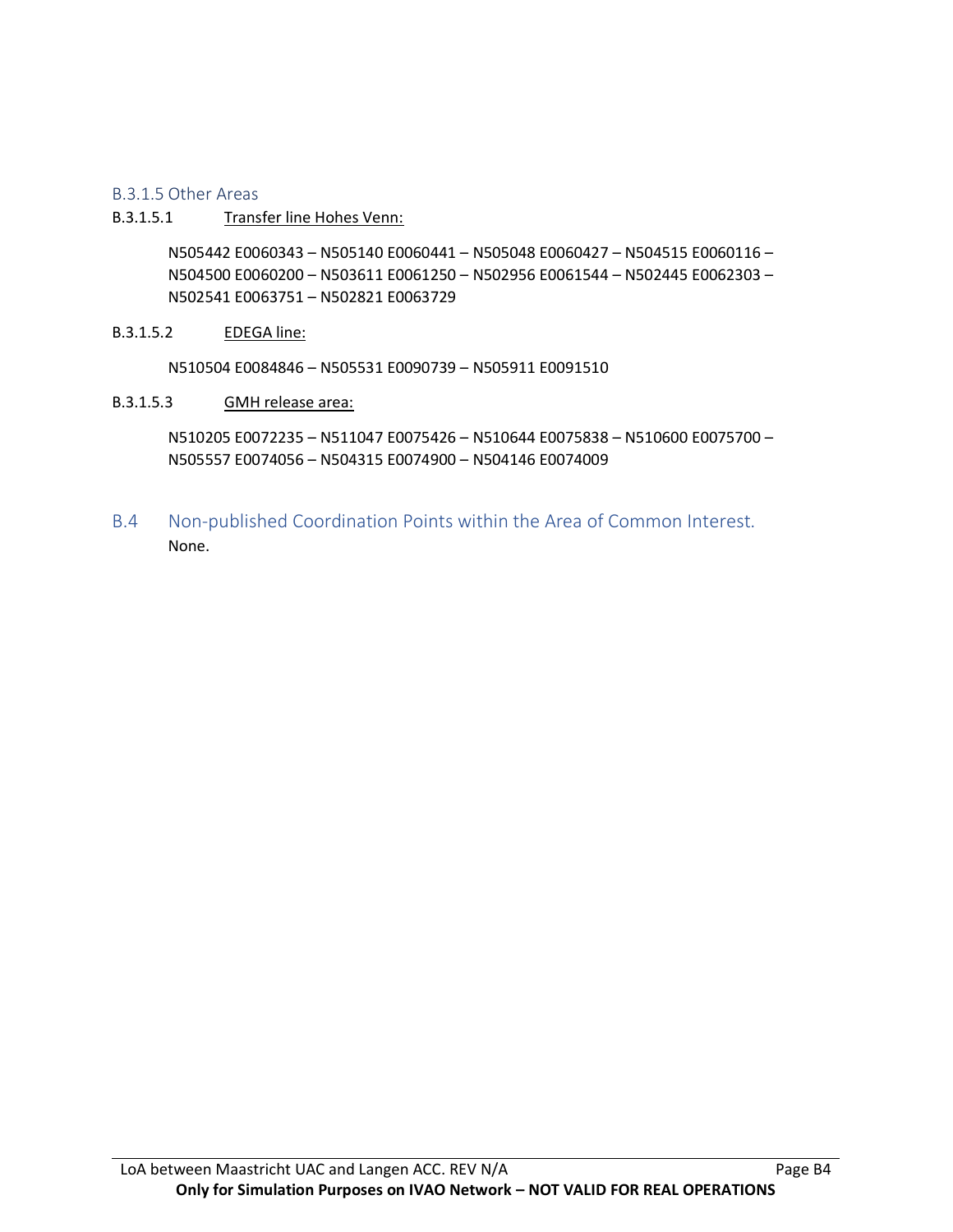# Appendix 1 of Annex B.

# **Maastricht UAC Sectorization**

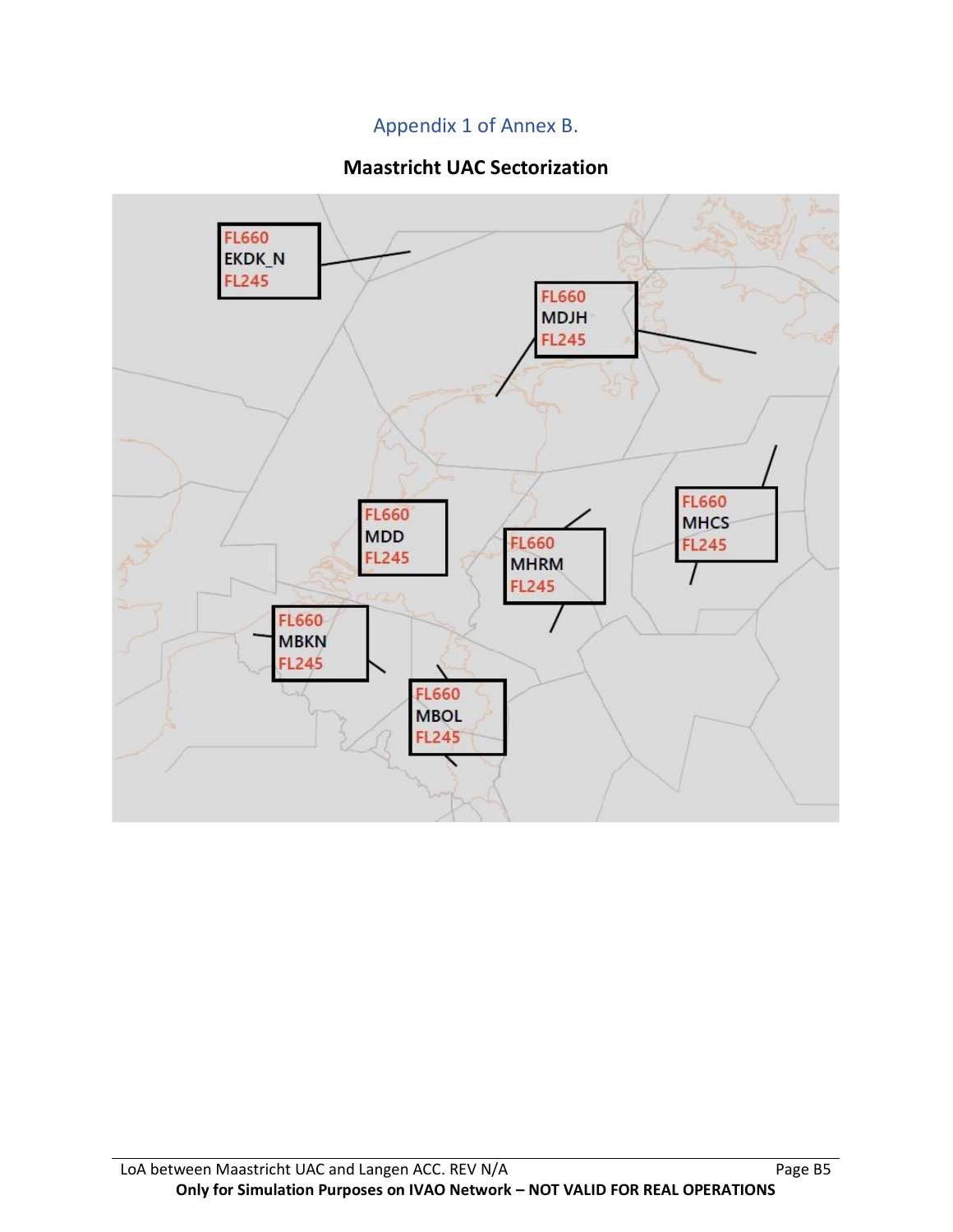# **Langen ACC Sectorization**

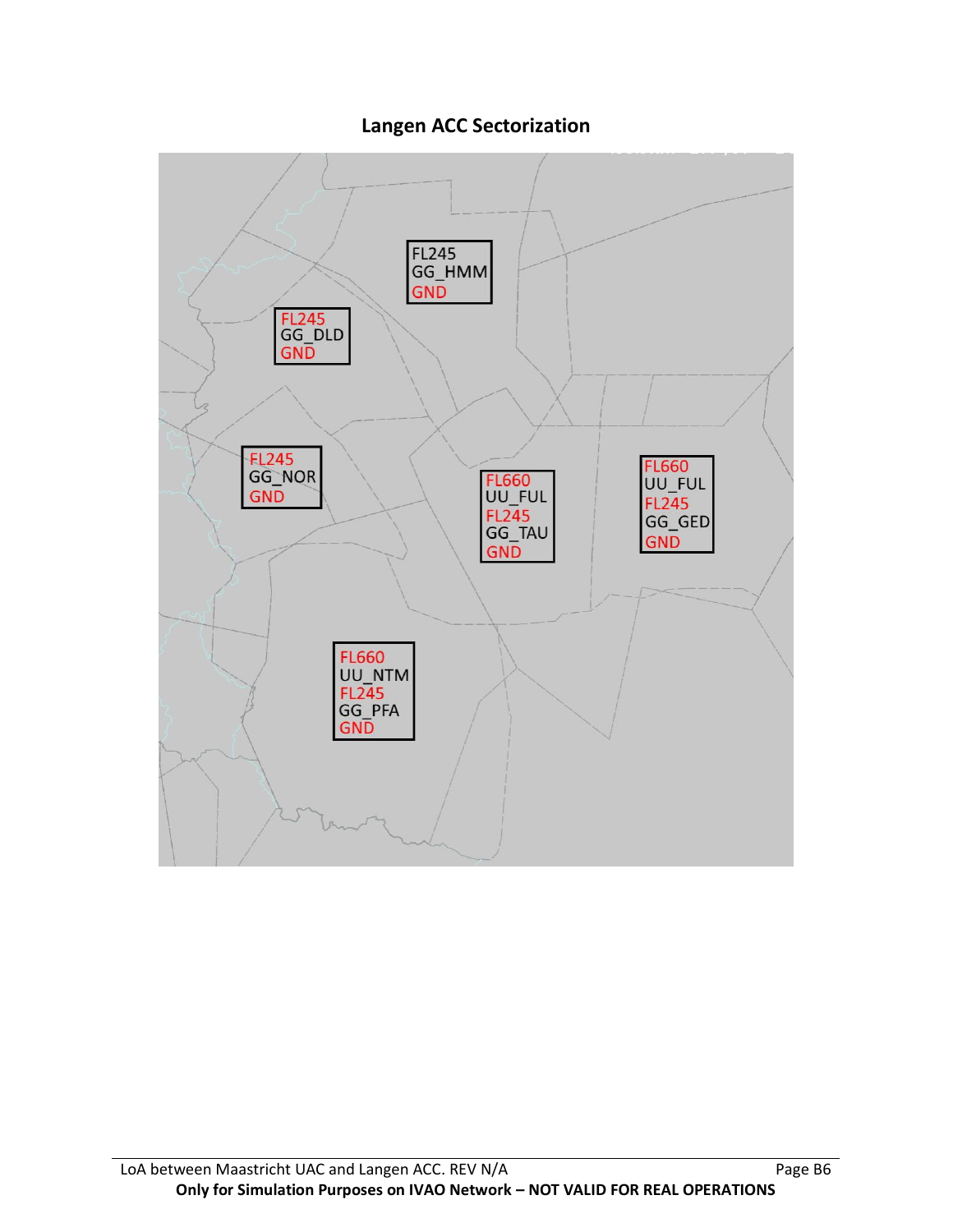# Appendix 2 of Annex B.

RASVO South Area

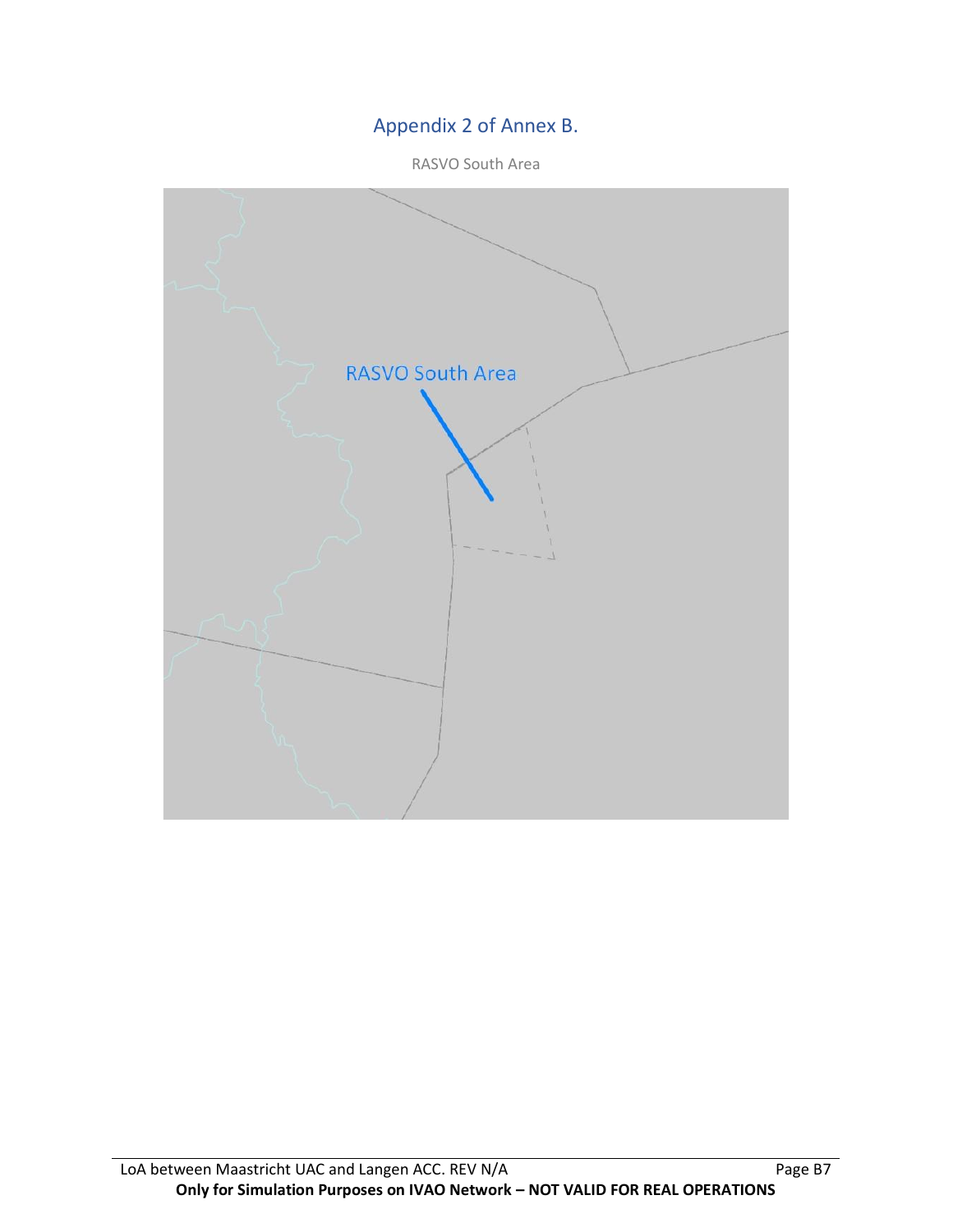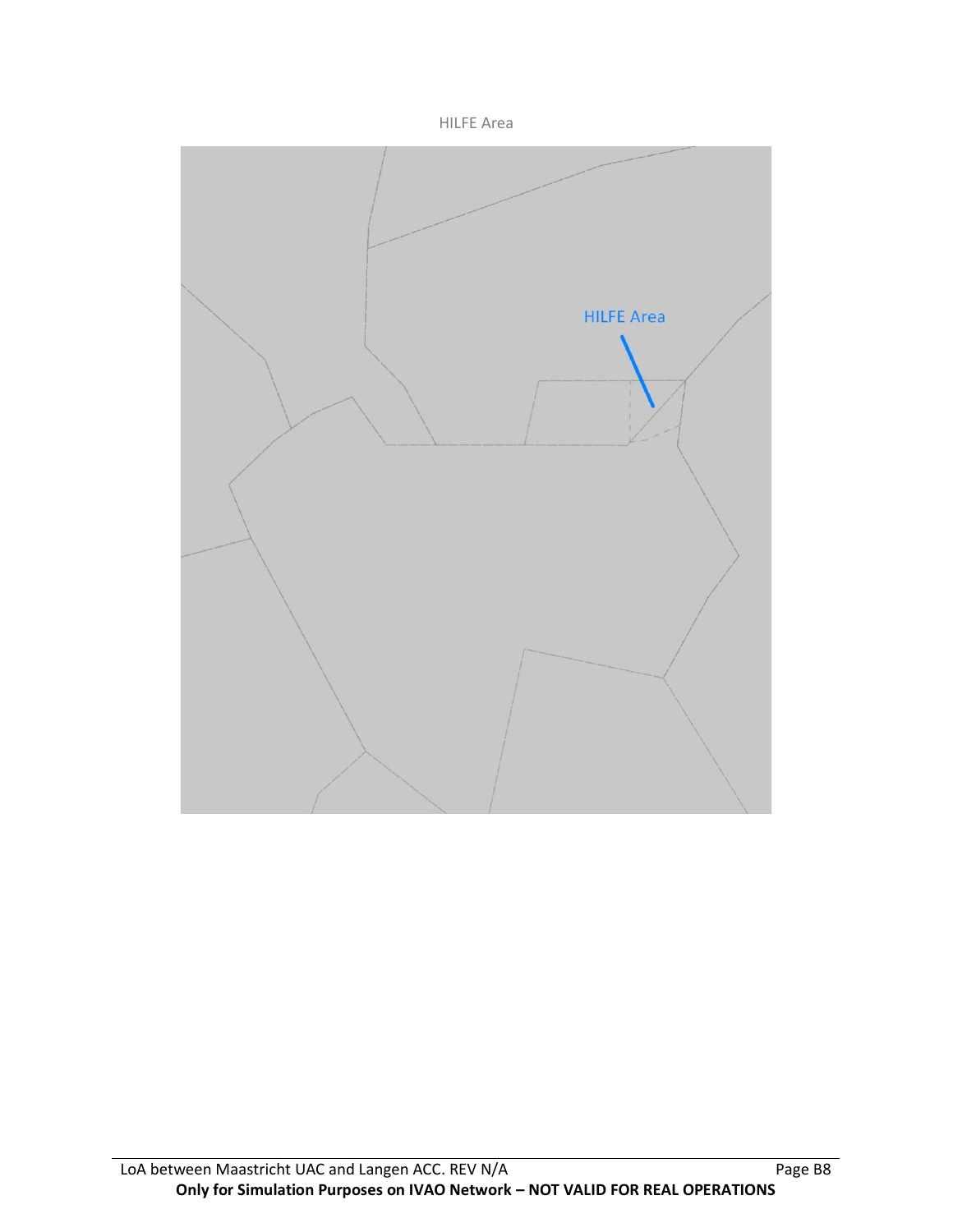

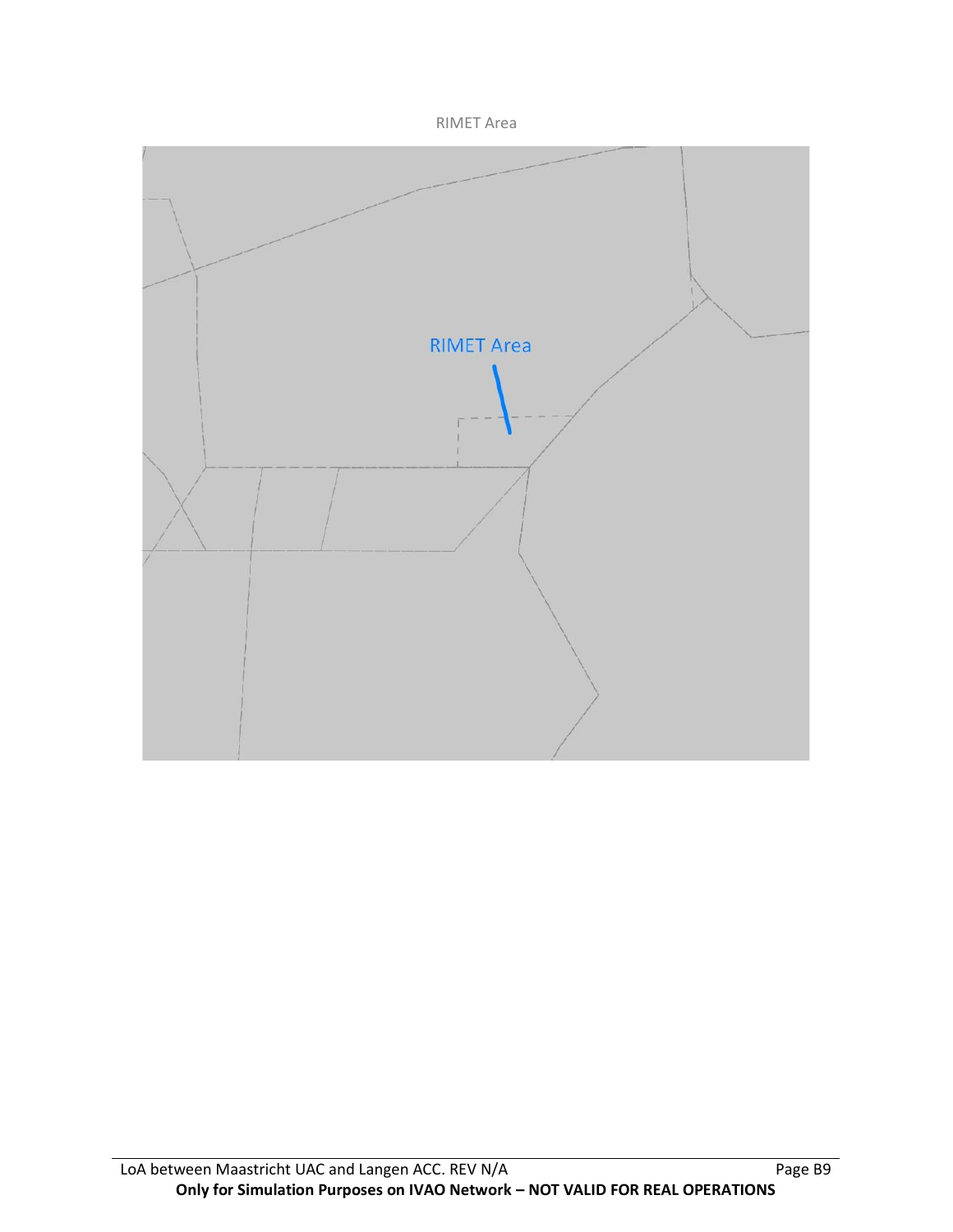

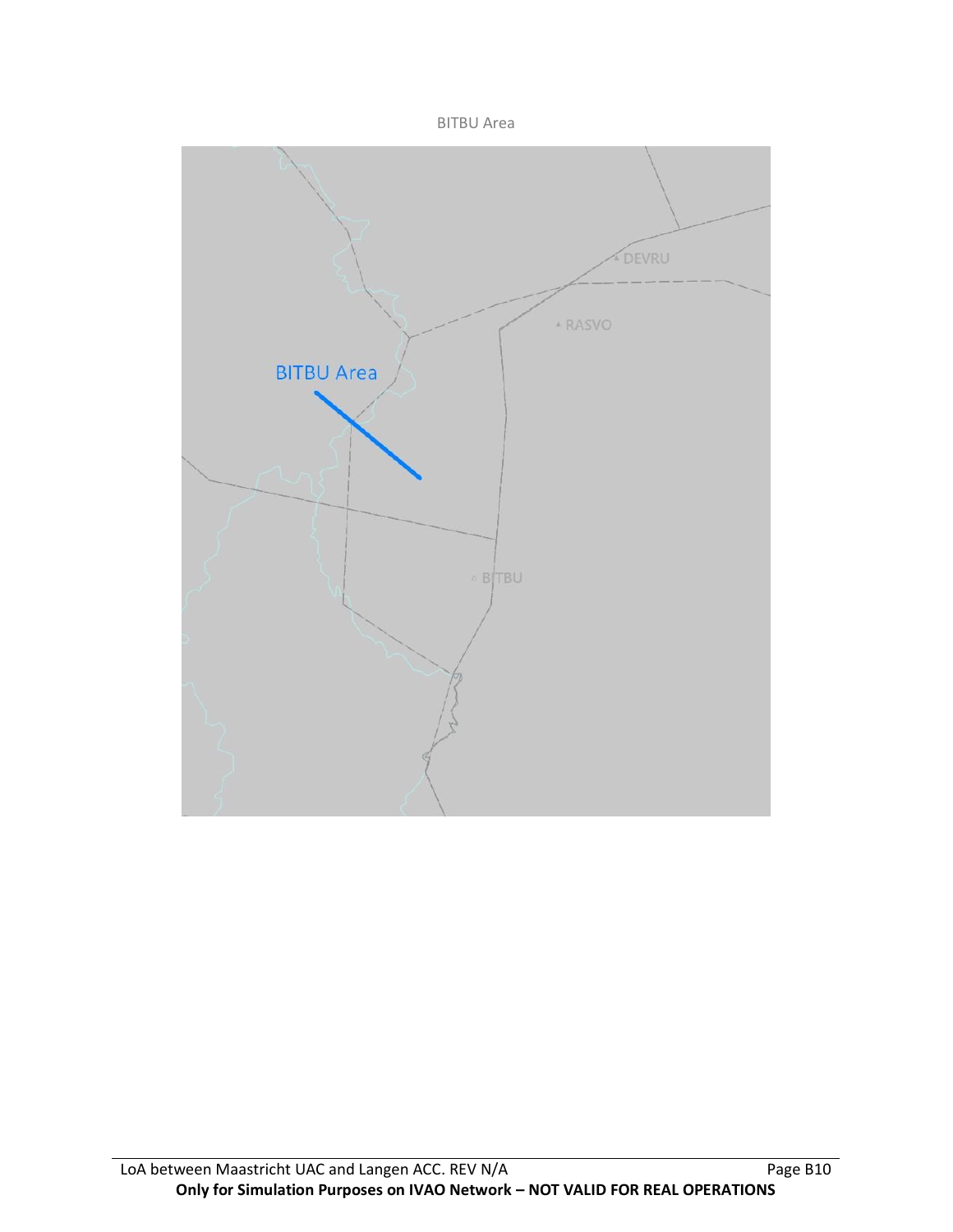

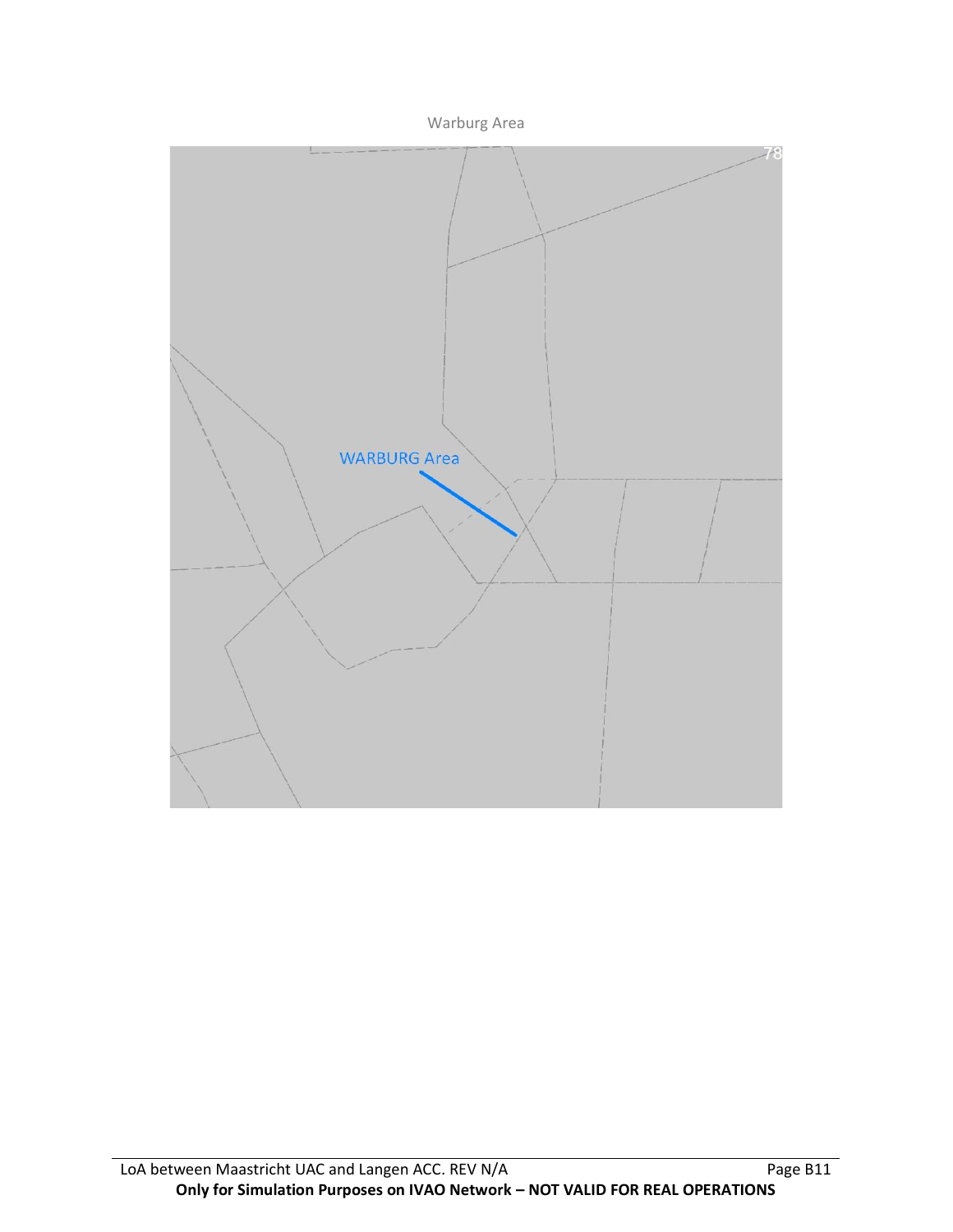KEMAD Low Area

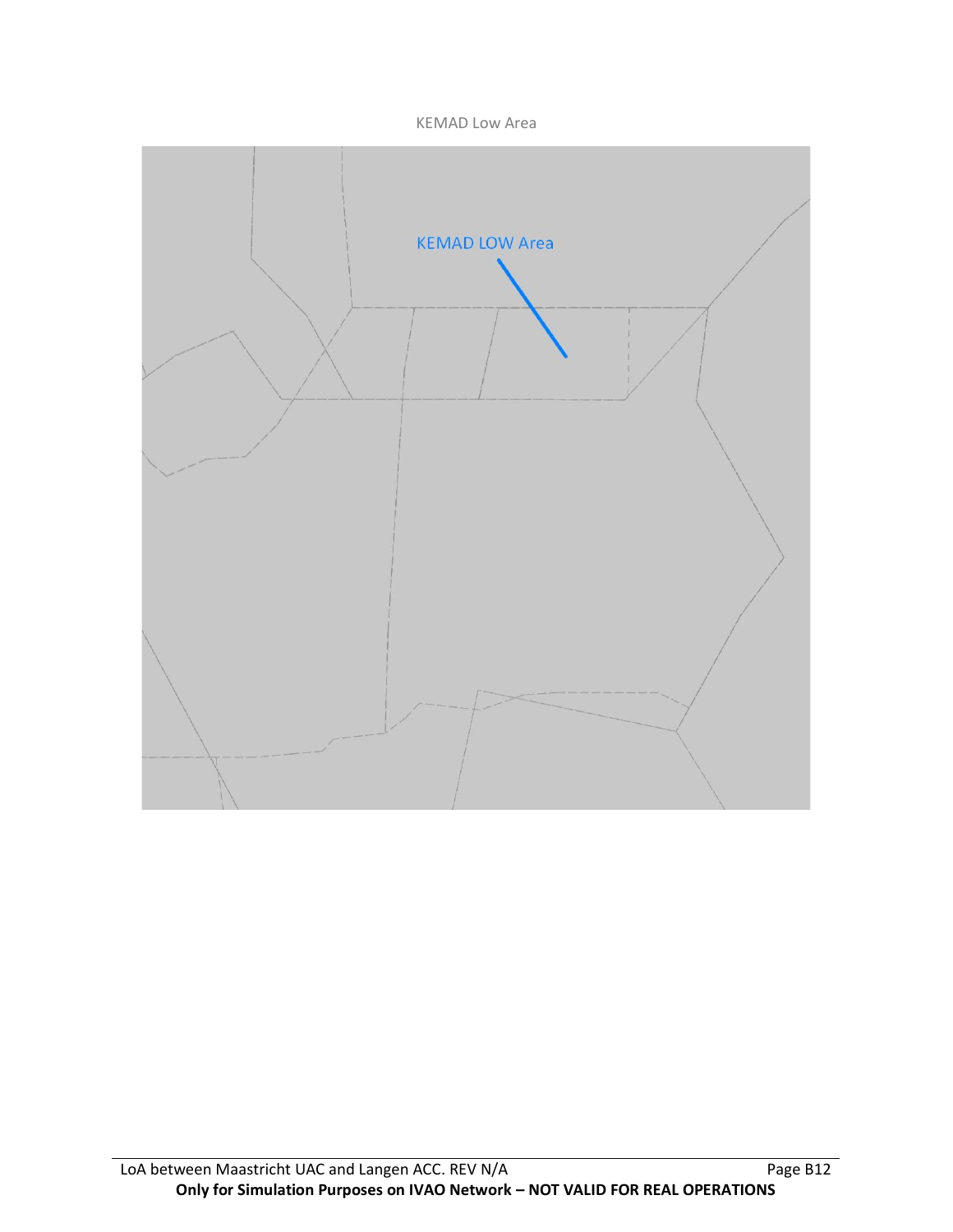KEMAD High Area

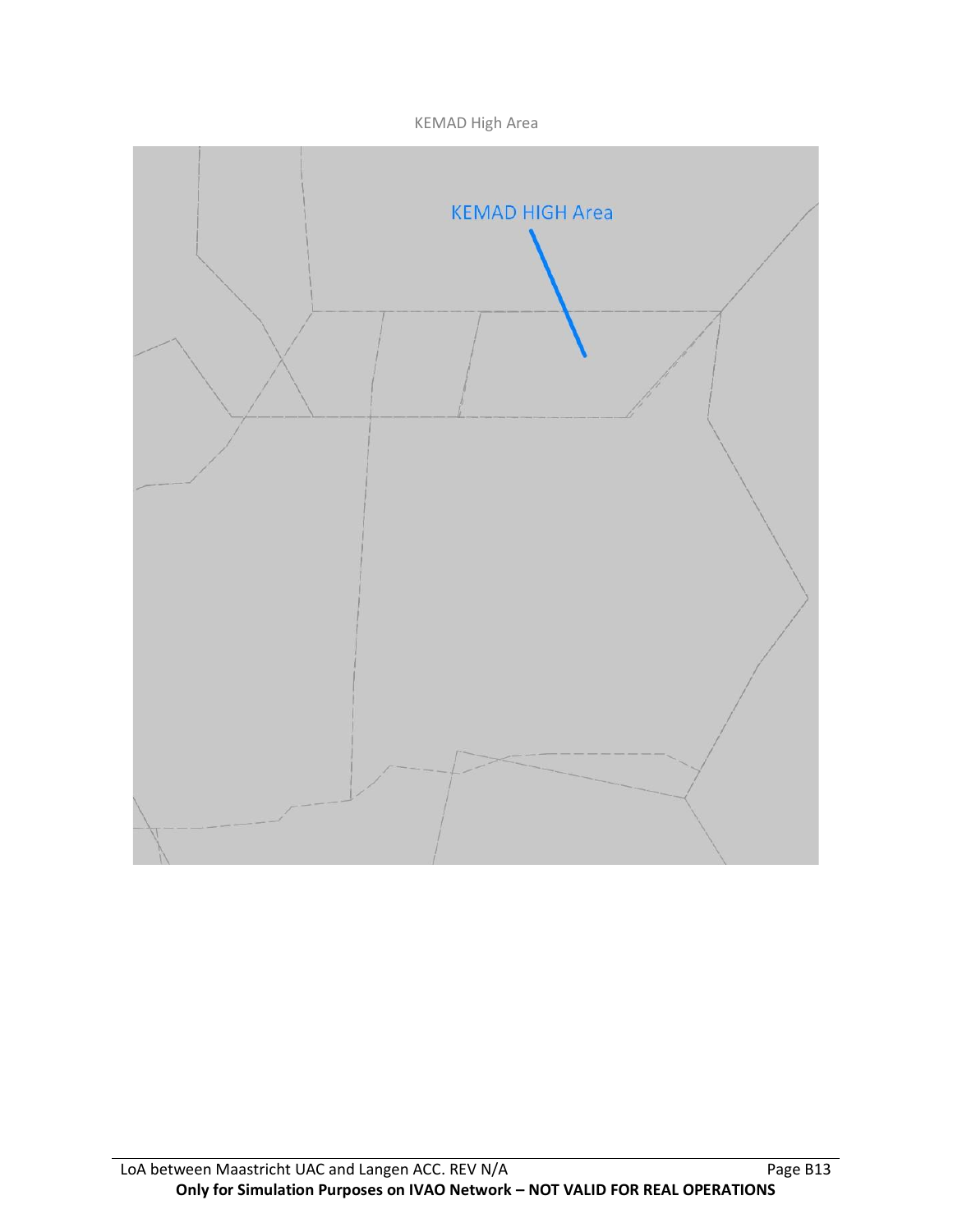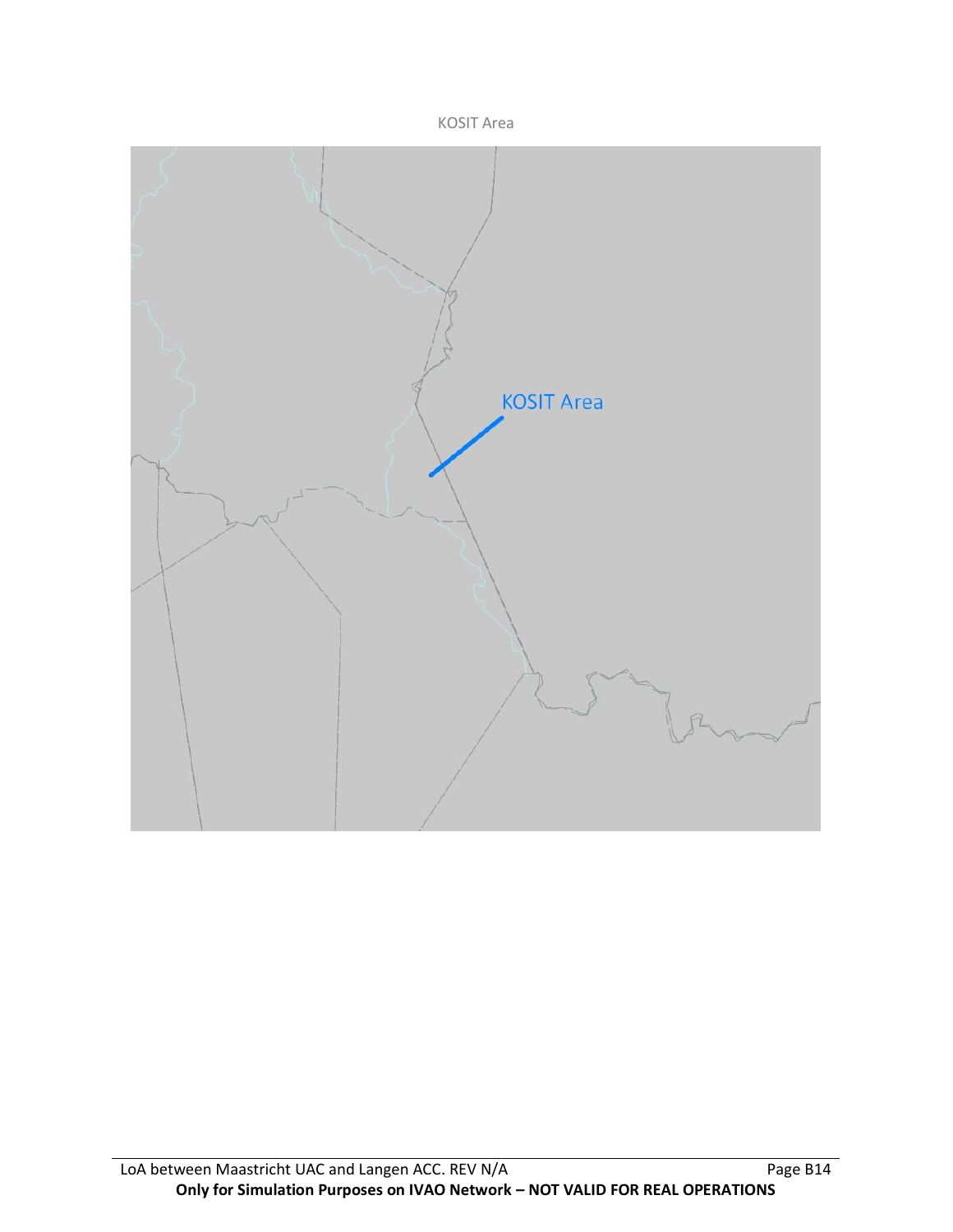

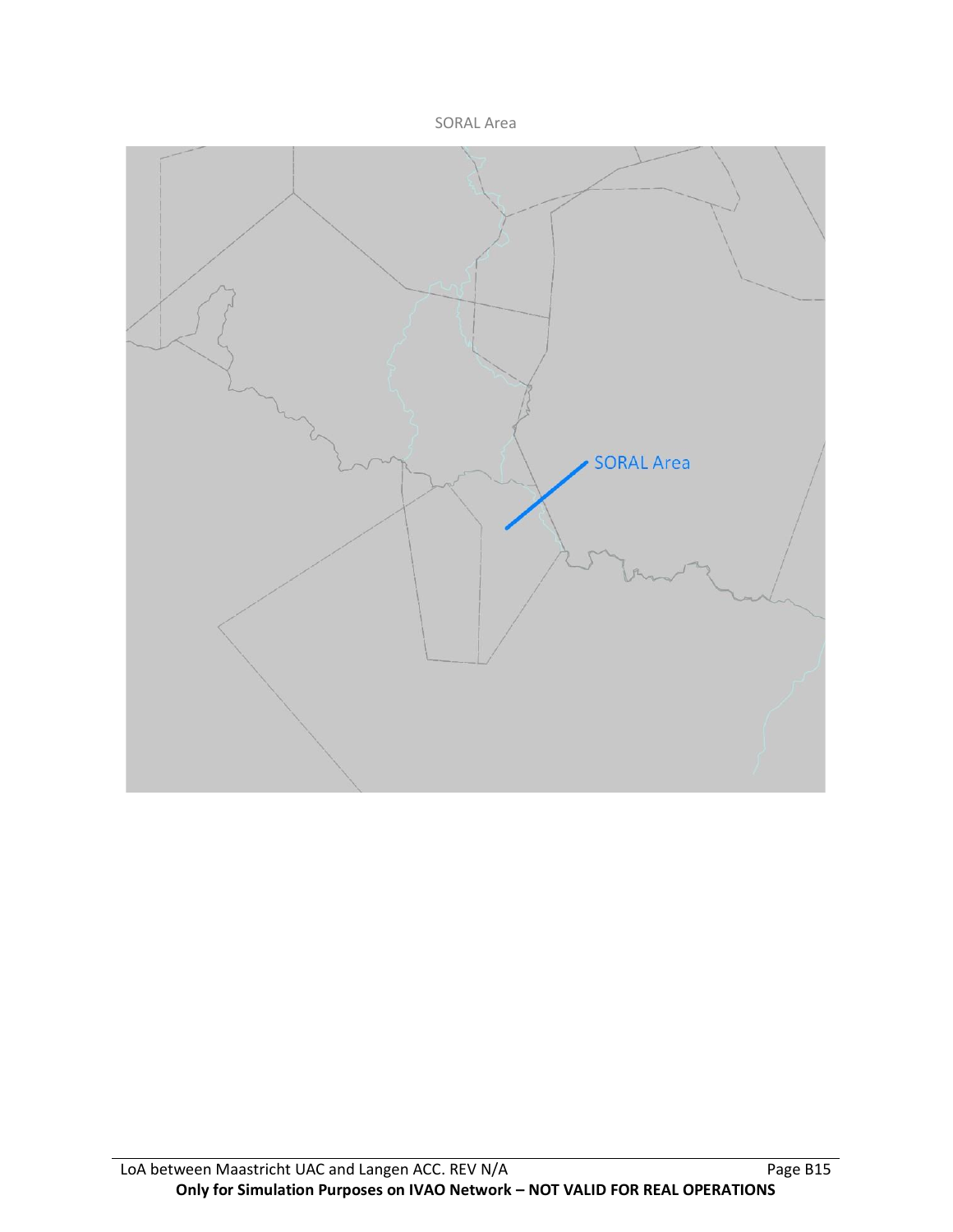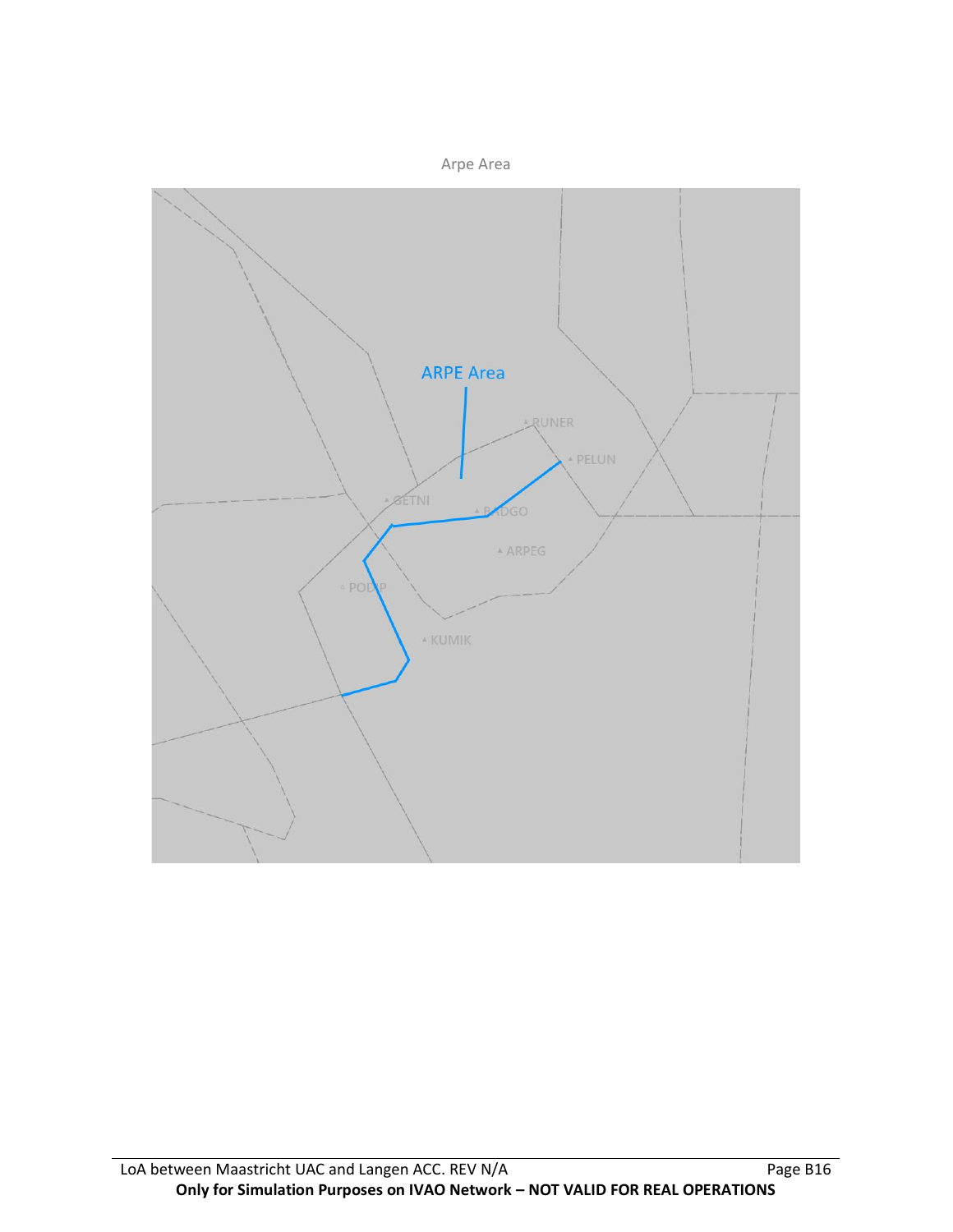# **Maastricht UAC Langen ACC**

# Annex C.

# Exchange of Flight Data

### Effective: 2021-04-01 Revised: N/A

C.1 General

#### C.1.1 Basic Flight Plans

Basic Flight plan data should normally be available at both ATS Units.

#### C.1.2 Current Flight Plan Data

Messages, including current flight plan data, shall be forwarded by the transferring ATS unit to the accepting ATS unit either by automatic data exchange or by private text to the appropriate sector/position.

#### C.1.3 Revisions

Any significant revisions to the flight data are to be transmitted to the accepting ATS Unit.

Changes to the coordinated levels within 5 minutes of the ETO for the transfer of control point are subject to an Approval Request.

#### C.2 Means of Communications and their Use

#### C.2.1 Verbal Coordination

Not applicable due to current software limitations.

#### C.2.2 Written Communication

When required, communication can be performed by private text between the relevant sectors or using semi-automatic systems depending on software capability.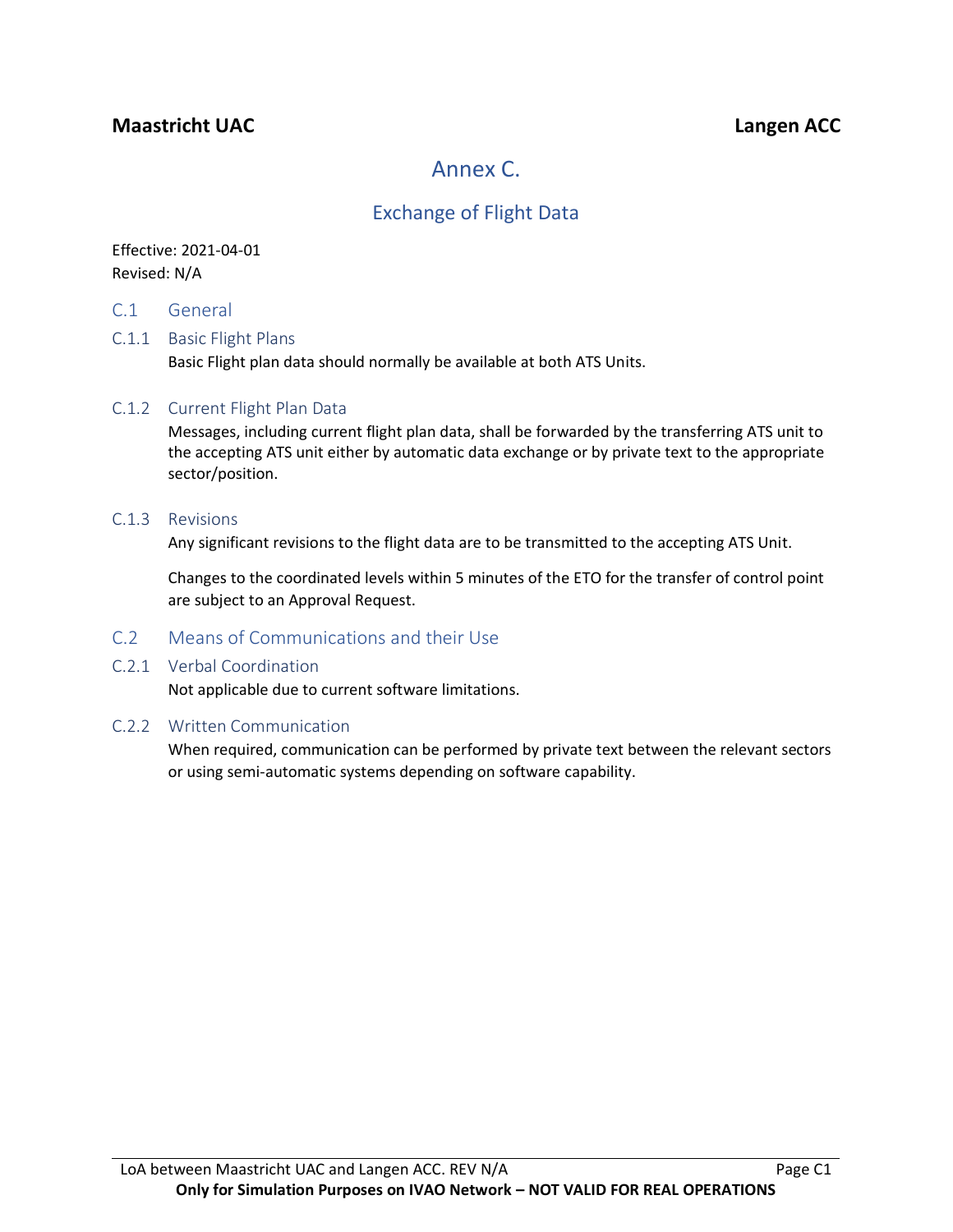# Annex D.

# Procedures for Coordination

Effective: 2021-04-01 Revised: N/A

- D.1 General Conditions for Acceptance of Flights
- D.1.1 Coordination of flights shall take place by reference to the COP for the relevant route and in accordance with the appropriate flight levels specified for the relevant route (see para D.2 and D.3).
- D.1.2 Flights shall be considered to be maintaining the coordinated level at the transfer of control point unless climb or descent conditions have been clearly stated by use of written coordination, except if otherwise described in paragraphs D.2 or D.3.
- D.1.3 If the accepting ATS Unit cannot accept a flight offered in accordance with the conditions specified above it shall clearly indicate its inability and specify the conditions under which the flight will be accepted.
- D.1.4 For any proposed deviation from the conditions specified in this Annex (e.g. COP, route or level) the transferring Unit shall initiate an Approval Request.
- D.1.5 The accepting ATS Unit shall not notify the transferring ATS Unit that it has established groundair communications with the transferred aircraft unless specifically requested to do so. The accepting Unit shall notify the transferring Unit in the event that communication with the aircraft is not established as expected.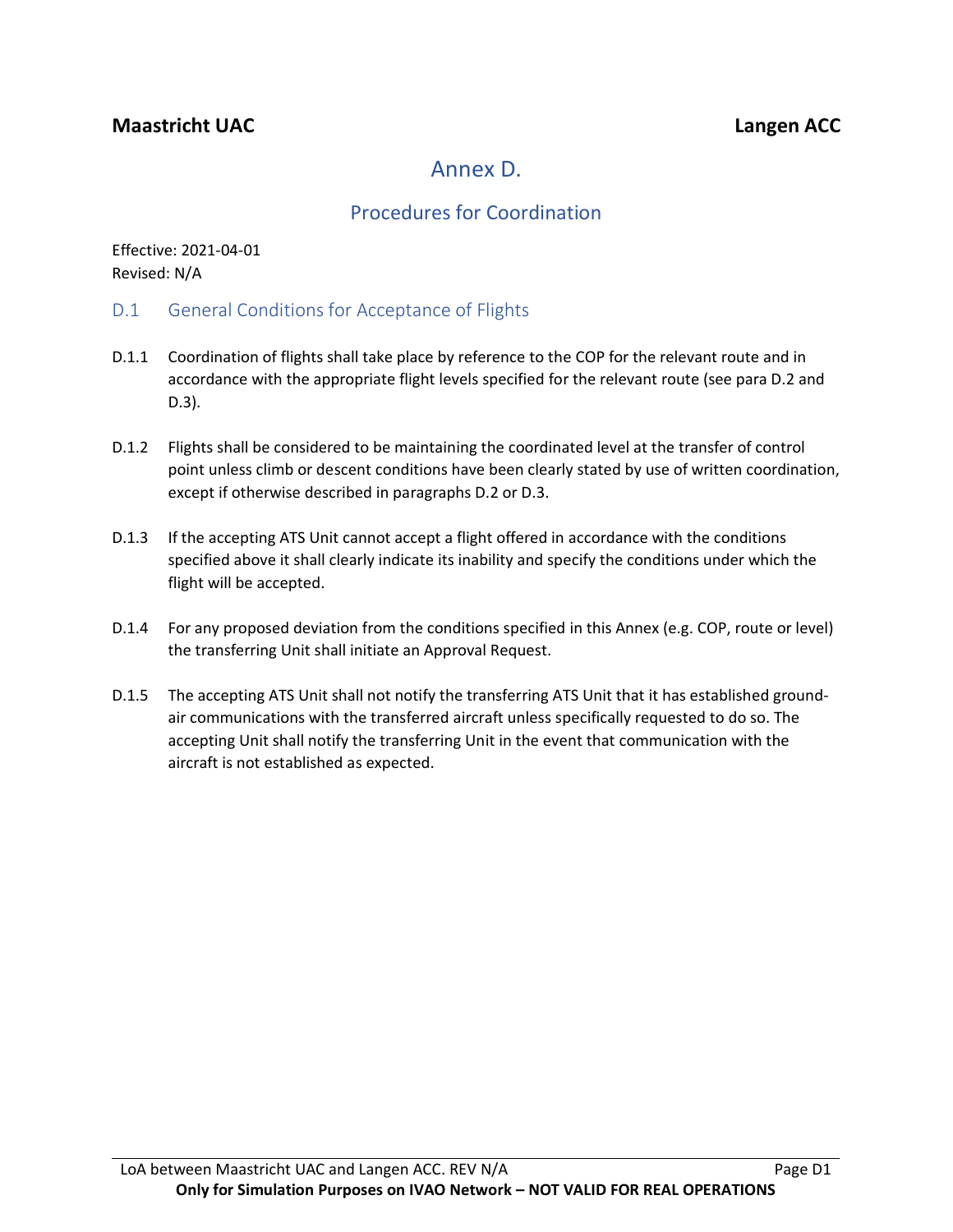### D.2 ATS Routes, Coordination Points and Flight Level Allocation

Available (ATS) routes, COPs to be used and flight allocation to be applied, unless otherwise described in paragraph D.3, are described in the tables below.

- D.2.1 Flights from Maastricht UAC to Langen ACC
- D.2.1.1 Flights from Brussels Sectors
- D.2.1.1.1 Flights from Olno Sector

| <b>Destination</b>                             | <b>Routing</b>               | <b>COP</b>   | <b>Receiving</b><br><b>Sector</b> | <b>FLA</b>  | <b>Special</b><br><b>Conditions</b>   |
|------------------------------------------------|------------------------------|--------------|-----------------------------------|-------------|---------------------------------------|
| EDDF, EDFE, EDFZ                               | SPI-T180/<br><b>DIK-T856</b> | <b>NIVNU</b> | <b>PFA</b>                        | FL250/FL260 | NIVNU at<br>FL250/FL260,<br>Note 1, 2 |
| EDFM, EDFV, EDRY                               | SPI-T180                     | <b>TOBOP</b> | <b>PFA</b>                        | FL250/FL260 | TOBOP at<br>FL250/FL260,<br>Note 2    |
| <b>EDDL</b>                                    | DIK-ARCKY-T853               | <b>IBESA</b> | <b>NOR</b>                        | FL250/FL260 |                                       |
|                                                | KOMOB-T859                   | <b>LENDO</b> | <b>NOR</b>                        | FL250/FL260 |                                       |
|                                                | <b>SPI-Y862</b>              | <b>PODEN</b> | <b>NOR</b>                        | FL250/FL260 |                                       |
|                                                | DIK-ARCKY-T853               | <b>IBESA</b> | <b>NOR</b>                        | FL250/FL260 |                                       |
| <b>EDLV</b>                                    | KOMOB-T859                   | <b>LENDO</b> | <b>NOR</b>                        | FL250/FL260 |                                       |
| EDLW, EDDG,<br>EDLP, EDLA, EDWO,<br>EDLS, EDVK | <b>DIK-T856</b>              | <b>DEPOK</b> | <b>NOR</b>                        | FL270       |                                       |
|                                                | KOMOB-T859                   | <b>LENDO</b> | <b>NOR</b>                        | FL250/FL260 |                                       |
|                                                | <b>SPI-Y862</b>              | <b>PODEN</b> | <b>NOR</b>                        | FL250/FL260 |                                       |

Note 1 – Arrivals via T856 are released for a right turn after transfer of communication.

Note 2 – Arrivals via T180 are released for a right turn and descend when passing TOBOP, provided that Langen ACC stays on T180/T847 or north of it.

#### D.2.1.1.2 General Conditions for traffic with destination in Langen FIR

- a. Traffic with destination in Langen FIR via NOR sector shall reach the FLA latest at the transfer line "Hohes Venn".
- b. Traffic via NVO may be sent direct to NVO, provided that they cross the transfer line "Hohes Venn" south of PODEN.
- c. Traffic is released to Langen ACC for turn and descend after crossing the transfer line "Hohes Venn".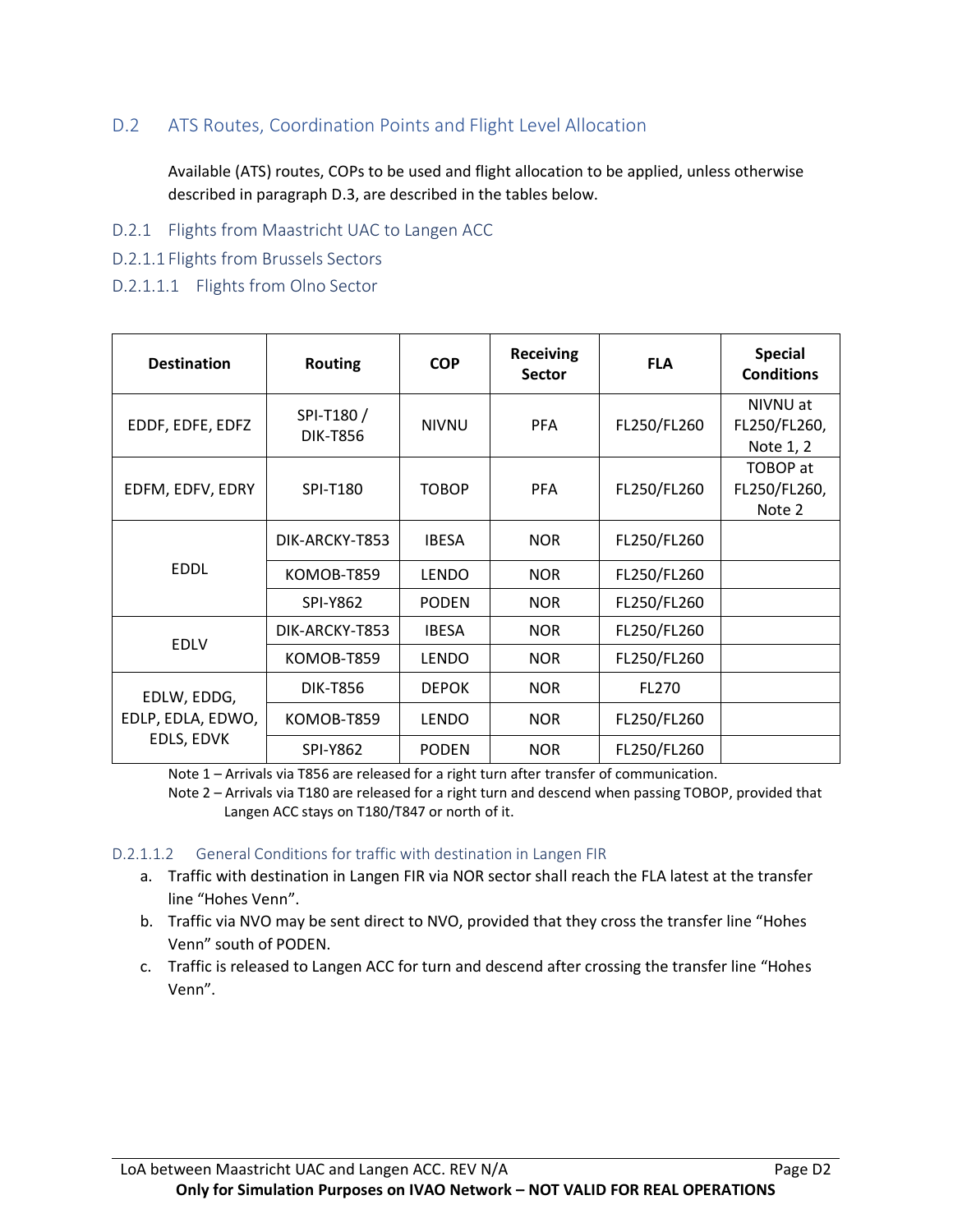### D.2.1.2 Flights from Hannover Sectors

#### D.2.1.2.1 Flights from Ruhr Sector

| <b>Destination</b> | <b>Routing</b> | <b>COP</b> | <b>Receiving</b><br><b>Sector</b> | <b>FLA</b>   | <b>Special</b><br><b>Conditions</b> |
|--------------------|----------------|------------|-----------------------------------|--------------|-------------------------------------|
| EBBR, EBAW,        |                |            |                                   |              |                                     |
| EBCI, EBCV,        | <b>DCT</b>     | ABAMI      | <b>DLD</b>                        | <b>FL250</b> | Note 1                              |
| EBLG, EBMB,        |                |            |                                   |              |                                     |
| ELLX               |                |            |                                   |              |                                     |
| EDDF, EDFE,        | DIXAT-T149     | LIPMI      | TAU                               | <b>FL260</b> | Note 2                              |
| EDFH, EDFZ         |                |            |                                   |              |                                     |

Note 1 – Unless otherwise coordinated, these arrivals shall cross FL250 at ABAMI. Langen ACC shall ensure that these flights cross a position abeam DIXAT at FL240 or below.

Note 2 – Unless otherwise coordinated, these arrivals shall cross FL260 at LIPMI and transfer of communications should be not later than (abeam) DIXAT. These flights are released for descent after crossing passing (abeam) DIXAT

#### D.2.1.2.2 Flights from Muenster Sector

| <b>Destination</b> | <b>Routing</b> | <b>COP</b> | <b>Receiving</b><br><b>Sector</b> | <b>FLA</b> | <b>Special</b><br><b>Conditions</b> |
|--------------------|----------------|------------|-----------------------------------|------------|-------------------------------------|
| EHEH, EHTE, EHBD,  | BIGGE-T281     | <b>HMM</b> | <b>HMM</b>                        | FL250      | Note 1                              |
| EHBK, EHLE         | KEMAD-L602     |            |                                   |            |                                     |

Note 1 – Unless otherwise coordinated, these arrivals shall cross FL250 at a position 20 NM prior to HMM. Langen ACC shall ensure that these flights cross HMM at FL240 or below.

### D.2.1.2.3 Flights from Solling Sector

| <b>Destination</b>        | <b>Routing</b>                         | <b>COP</b>   | <b>Receiving</b><br><b>Sector</b> | <b>FLA</b>   | <b>Special</b><br><b>Conditions</b> |
|---------------------------|----------------------------------------|--------------|-----------------------------------|--------------|-------------------------------------|
| <b>EDDK</b>               | LARBU-Z189,<br>POVEL-Q201<br>TOLTA-DCT | <b>PODER</b> | PADH                              | <b>FL250</b> | Note 1                              |
| EDDF, EDFE,<br>ETOU, EDFZ | DCT                                    | <b>RIMET</b> | GED                               | <b>FL250</b> |                                     |

Note 1 – Unless otherwise coordinated, these arrivals shall cross FL250 not later than PODER. Langen ACC shall ensure that these flights cross Solling/Muenster sector boundary at FL240 or below.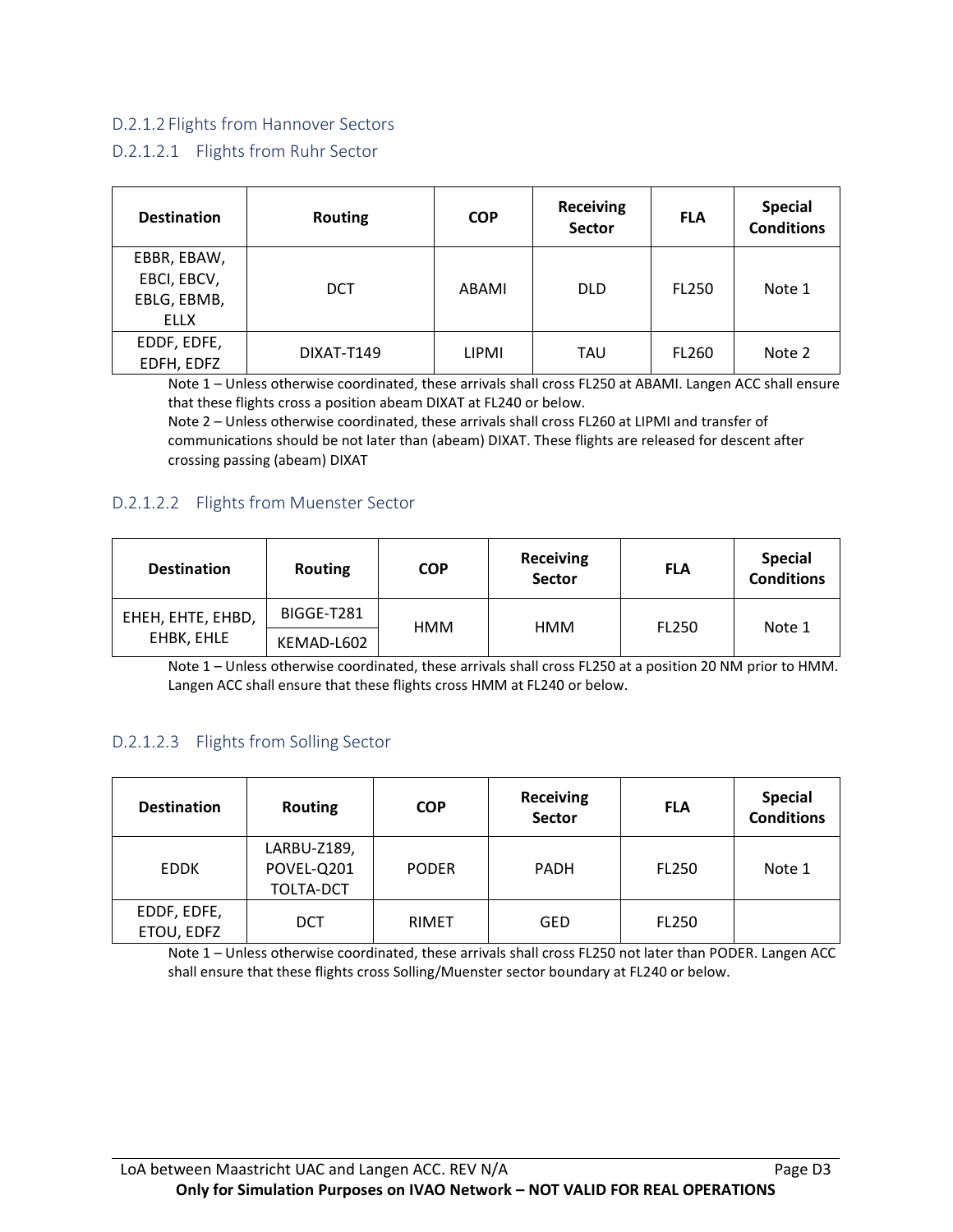### D.2.1.2.4 Flights from Celle Sector

| <b>Destination</b>                                | <b>Routing</b> | <b>COP</b>   | <b>Receiving</b><br>Sector | <b>FLA</b>   | <b>Special</b><br><b>Conditions</b> |
|---------------------------------------------------|----------------|--------------|----------------------------|--------------|-------------------------------------|
| EDDL, EDLV, EDLN, EDLE,<br>EHEH, EHBK, EHBD, EHTE | PIROT-T851     | <b>DENOL</b> | HMM                        | <b>FL250</b> | Note 1                              |

Note 1 – Unless otherwise coordinated, these arrivals shall cross FL250 not later than DENOL. Langen ACC shall ensure that these flights cross a position 30 NM prior to HMM at FL240 or below.

### D.2.2 Flights from Langen ACC to Maastricht UAC

### D.2.2.1 Flights from NOR Sector

| <b>Departure</b>          | <b>Routing</b> | <b>COP</b>   | <b>Receiving</b><br><b>Sector</b> | <b>FLA</b>   | <b>Special</b><br><b>Conditions</b> |
|---------------------------|----------------|--------------|-----------------------------------|--------------|-------------------------------------|
| EDLW, EDLA,<br>EDWO, EDVK | Y841-KENUM     | <b>NVO</b>   | Olno                              | FL245        |                                     |
| <b>EBBR FIR</b>           | N853-ONUNE     | <b>ELDAR</b> |                                   | <b>FL245</b> |                                     |
| EDDF, EDFE,<br>ETOU, EDFZ | Z29-TORNU      | <b>ROCUH</b> | Ruhr                              | <b>FL250</b> |                                     |
| EDDF, EDFE,<br>ETOU, EDFZ | Z28-DIBIR      | <b>OLPEX</b> |                                   | <b>FL250</b> | Note 1                              |

Note 1 – If NOR sector is unable to ensure these departures cross (abeam) NEREL at or above FL250, the clearance to FL250 is cancelled. In this case, NOR sector transfers the traffic to DLD and informs the Ruhr Sector.

#### D.2.2.2 Flights from DLD Sector

| <b>Departure</b>          | <b>Routing</b>           | <b>COP</b>   | <b>Receiving</b><br><b>Sector</b> | <b>FLA</b>   | <b>Special</b><br><b>Conditions</b> |
|---------------------------|--------------------------|--------------|-----------------------------------|--------------|-------------------------------------|
| EDDF, EDFE,<br>EDFZ, ETOU | Z28-DIBIR,<br>Z29-TORNU  | ROCUH/OLPEX  |                                   |              | see Note 1                          |
| EHEH, EHBK                | L179-MEVEL,<br>DCT XAMOD | <b>LUSIX</b> | Ruhr                              | <b>FL245</b> |                                     |
| EDLP, EDDG,<br>EDLS, EDLI | Y841-KENUM               | ANAVI        |                                   |              | see Note 2                          |

Note 1 – Only applicable in case these flights are transfer from NOR Sector to DLD Sector under Note 1 of D.2.2.1

Note 2 – Maastricht UAC will issue a clearance into the upper airspace to Langen ACC DLD to enable a climb into upper airspace before entering NOR Sector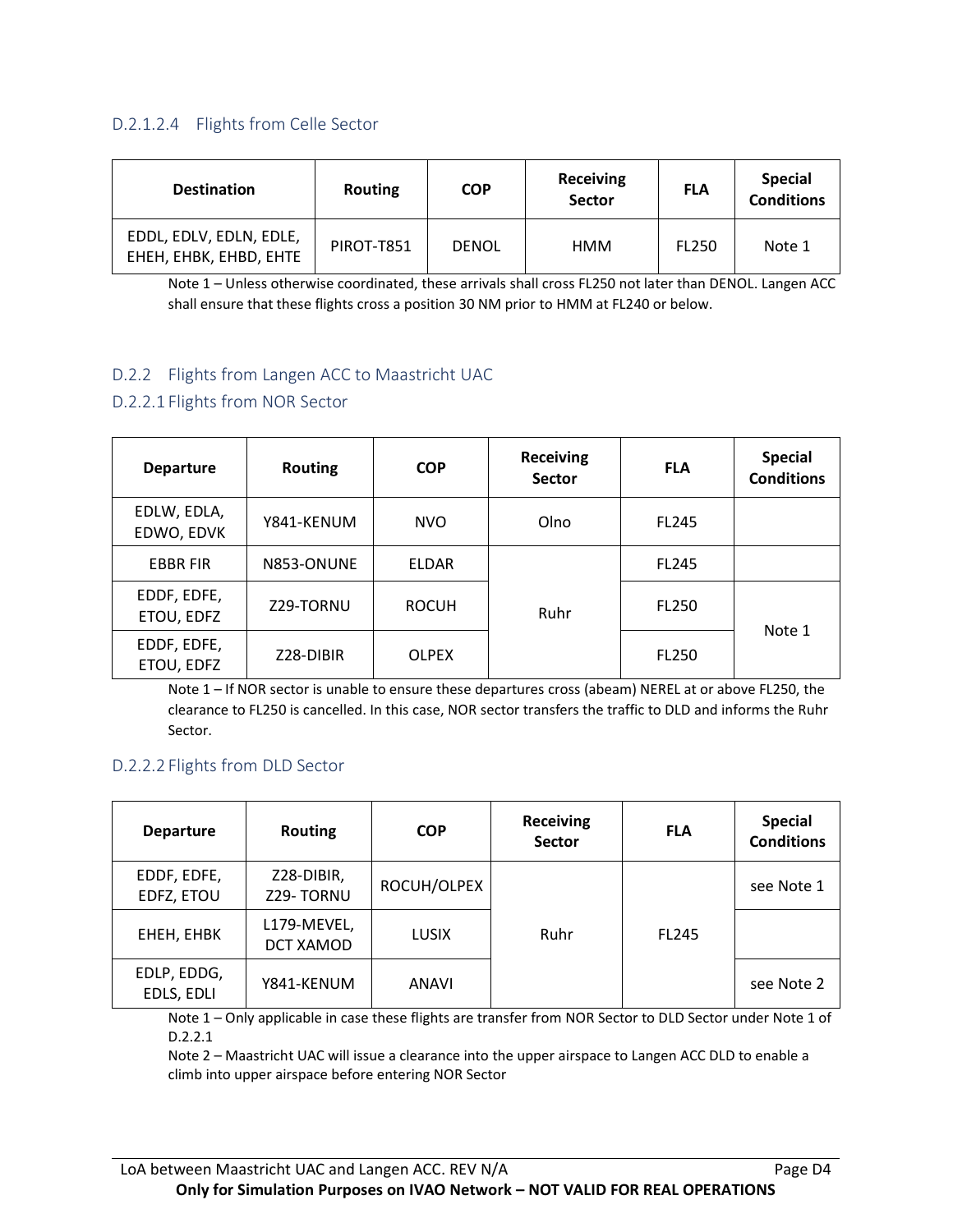### D.2.2.3 Flights from HMM Sector

| <b>Departure</b>          | <b>Routing</b>            | <b>COP</b>   | <b>Receiving</b><br><b>Sector</b> | <b>FLA</b>   | <b>Special</b><br><b>Conditions</b> |
|---------------------------|---------------------------|--------------|-----------------------------------|--------------|-------------------------------------|
| EHAM                      | L620-HMM,<br>Z718-OSN     | <b>SUVOX</b> | Muenster                          | <b>FL245</b> |                                     |
| EDDL/LN/LV/               | L179-MISRI,<br>Y850-ARTER | <b>MEVEL</b> | Muenster                          | <b>FL245</b> | Note 1                              |
| EDLS, EDLV                | Z841-GMH                  | TUVTI        | Ruhr                              | <b>FL245</b> |                                     |
| EDDF, EDFE,<br>EDFZ, EDDS | Z850-ABILU                | <b>BADGO</b> | Muenster                          | <b>FL245</b> |                                     |
| <b>EDDK</b>               | PELUN DCT<br><b>WRB</b>   | <b>PELUN</b> | Solling*                          | <b>FL245</b> |                                     |

Note 1 – Departures with destination in the Berlin TMA and beyond may be cleared by Langen ACC direct to OSDIK without need of coordination.

#### D.2.2.4 Flights from TAU Sector

| <b>Departure</b>          | <b>Routing</b> | <b>COP</b>   | Receiving<br><b>Sector</b> | <b>FLA</b>   | <b>Special</b><br><b>Conditions</b> |
|---------------------------|----------------|--------------|----------------------------|--------------|-------------------------------------|
| EDDF, EDFE,<br>ETOU, EDFZ | Y150-TOLGI     | <b>NATSU</b> | Solling                    | <b>FL240</b> | Note 1                              |

Note 1 – Langen ACC shall ensure traffic reaches FL240 by NATSU. Transfer of communication shall take place between MARUN and NATSU. Maastricht UAC shall ensure to climb traffic clear of the AoR of Bremen ACC.

#### D.3 Special Procedures

Not applicable.

#### D.4 VFR Flights

Not applicable.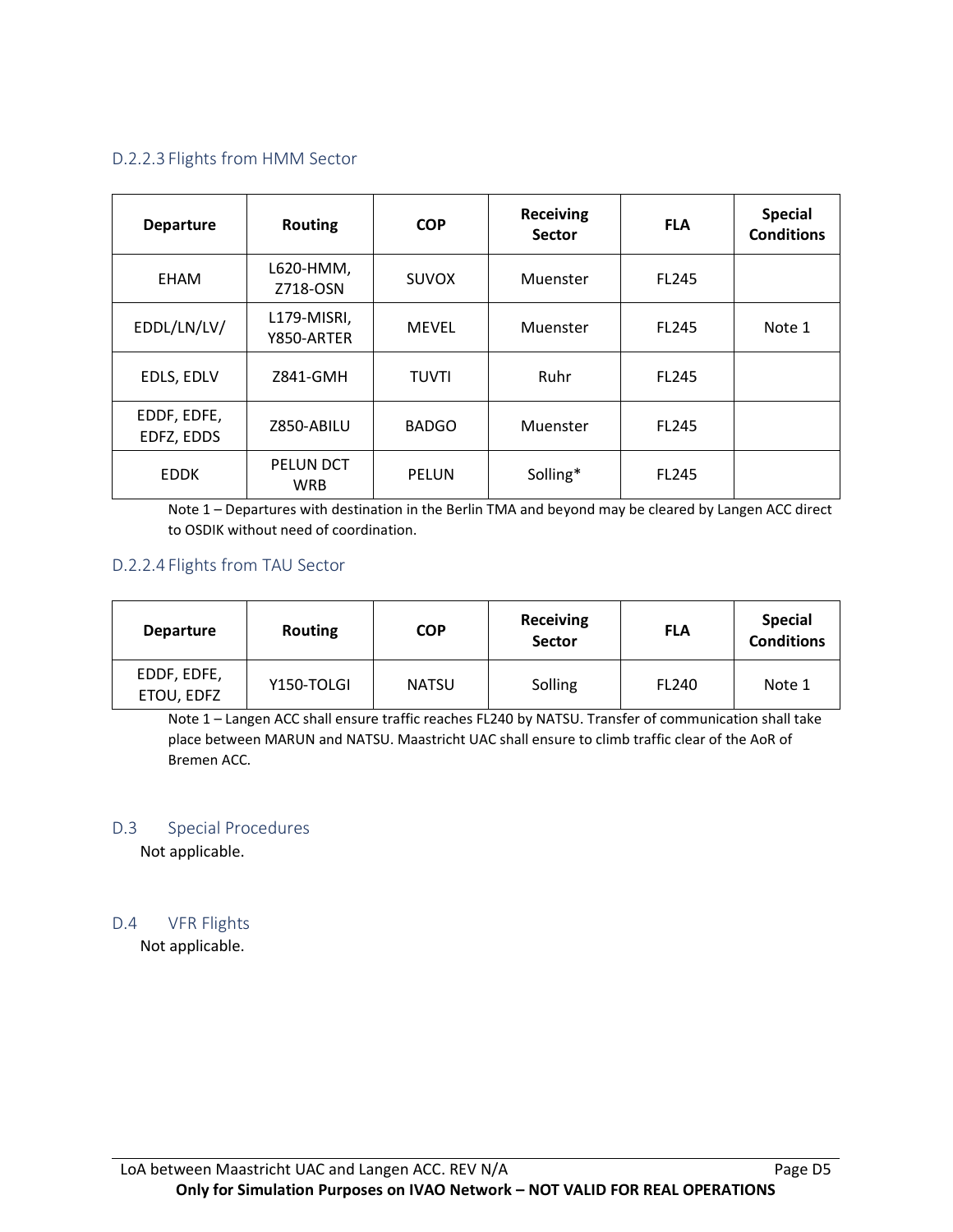# Annex E.

# Transfer of Control and Transfer of Communications

Effective: 2021-04-01 Revised: N/A

- E.1 Transfer of Control
- E.1.1 Transfer of control shall take place at the AoR boundary, unless otherwise specified in paragraph E.3.
- E.2 Transfer of Communication
- E.2.1 Transfer of communication shall take place not later than the transfer of control, unless otherwise coordinated. Transfer of CPDLC shall commence concurrently with transfer of voice communications.
- E.2.2 Frequency allocation and sector arrangement of Maastricht UAC
- E.2.2.1 Maastricht UAC Sectors

| <b>Receiving Sector</b> | <b>Vertical Limits</b> | <b>VHF</b>  |  |
|-------------------------|------------------------|-------------|--|
| Solling                 | FL 245 $-$ FL 660      | 131.380 MHz |  |
| Ruhr                    | $FL 245 - FL 660$      | 133.215 MHz |  |
| Munster                 | $FL 245 - FL 660$      |             |  |
| Olno                    | FL 245 $-$ FL 660      | 125.980 MHz |  |

### E.2.3 Frequency allocation and sector arrangement of Langen ACC

E.2.3.1 Langen ACC Sectors

| <b>Receiving Sector</b> | <b>Vertical Limits</b> | <b>VHF</b>  |
|-------------------------|------------------------|-------------|
| HMM                     | GND - FL 245           | 129.300 MHz |
| DLD.                    | GND - FL 245           | 121.355 MHz |
| <b>NOR</b>              | GND - FL 245           | 127.365 MHz |
| <b>PFA</b>              | GND – FL 245           | 129.675 MHz |
| TAU                     | GND - FL 245           | 127.625 MHz |
| GED                     | GND - FL 245           | 124.430 MHz |

### E.3 Specific Points for Transfer of Control and Transfer of Communications Not applicable.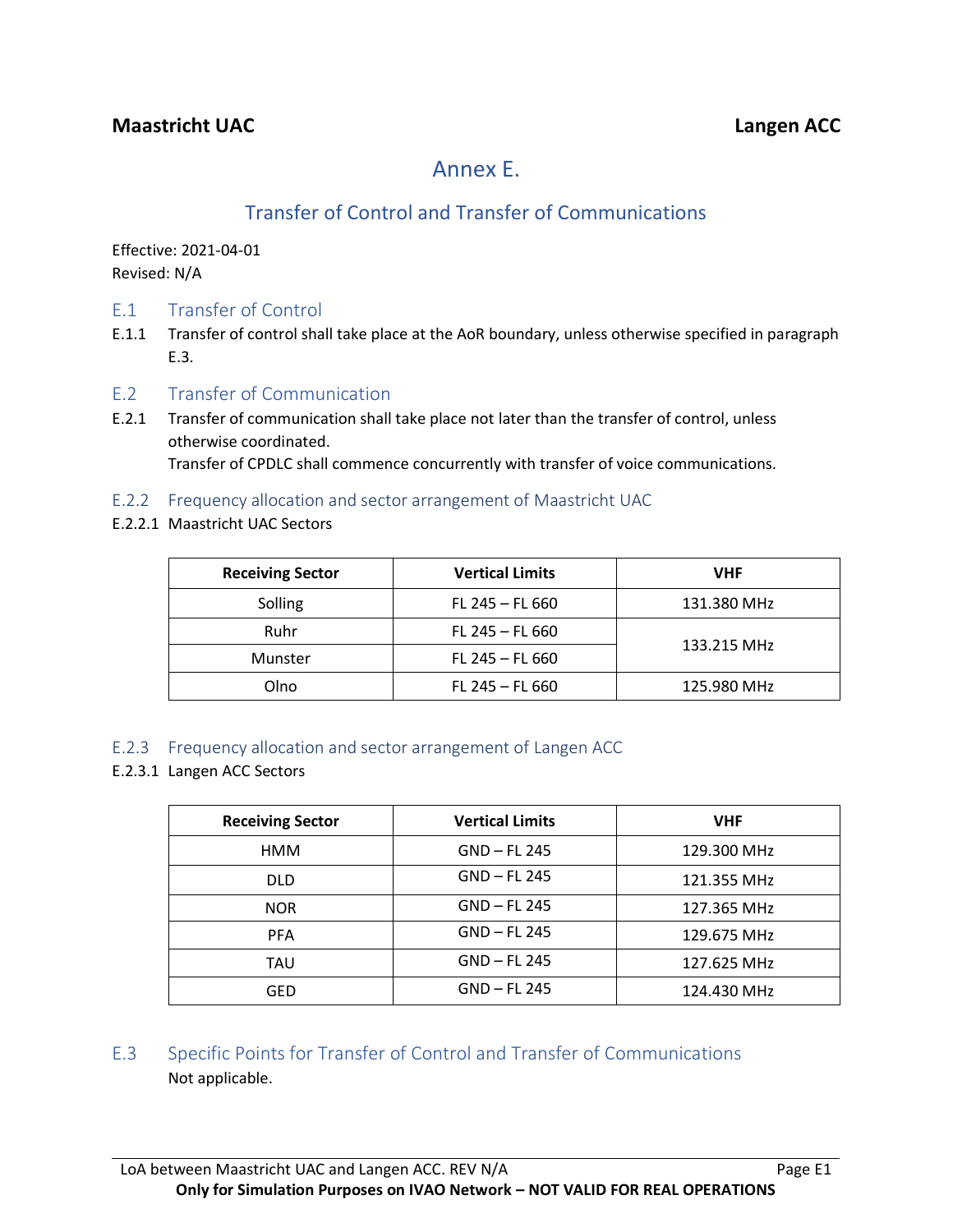# Annex F.

# ATS Surveillance Based Coordination Procedures

Effective: 2021-04-01 Revised: N/A

### F.1 General

- F.1.1 Transfer of identification and transfer of control between Maastricht UAC and Langen ACC will be subject to the serviceability of the respective surveillance systems.
- F.1.2 In case of any doubt about the identity of an aircraft, nothing in the provisions of this Annex, prevents the use of other methods for the identification of an aircraft.

### F.2 Transfer of Aircraft Identification

- F.2.1 Transfer of aircraft identification between Maastricht UAC and Langen ACC is normally performed by:
	- notification of A1000, indicating that the Mode S aircraft identification feature transmitted by the transponder has been verified; or
	- if the aircraft identification is not correct or has not been verified, or if the aircraft is not Mode S equipped: by notification of the aircraft discrete SSR code.
- F.2.2 When discrete SSR codes are used for transfer of identification, they shall be assigned in accordance with ORCAM.
- F.2.3 Any change of SSR code by the accepting ATS Unit may only take place after the transfer of control point.
- F.2.4 The accepting ATS Unit shall be notified of any observed irregularity in the operation of SSR transponders or ADS-B transmitters.
- F.2.5 In the event that the accepting ATS unit is unable to process code A1000, it shall immediately advise the transferring ATS unit. Thereafter, unless otherwise coordinated, the transferring ATS unit shall change relevant instances of A1000 to a discrete SSR code determined in accordance with ORCAM.

### F.3 Transfer of Control

- F.3.1 Radar Separation minimum shall be **5** NM.
- F.3.2 A minimum distance of **2.5** NM to the boundary line of responsibility shall be observed when vectoring aircraft, expect when a transfer of radar control has previously been coordinated.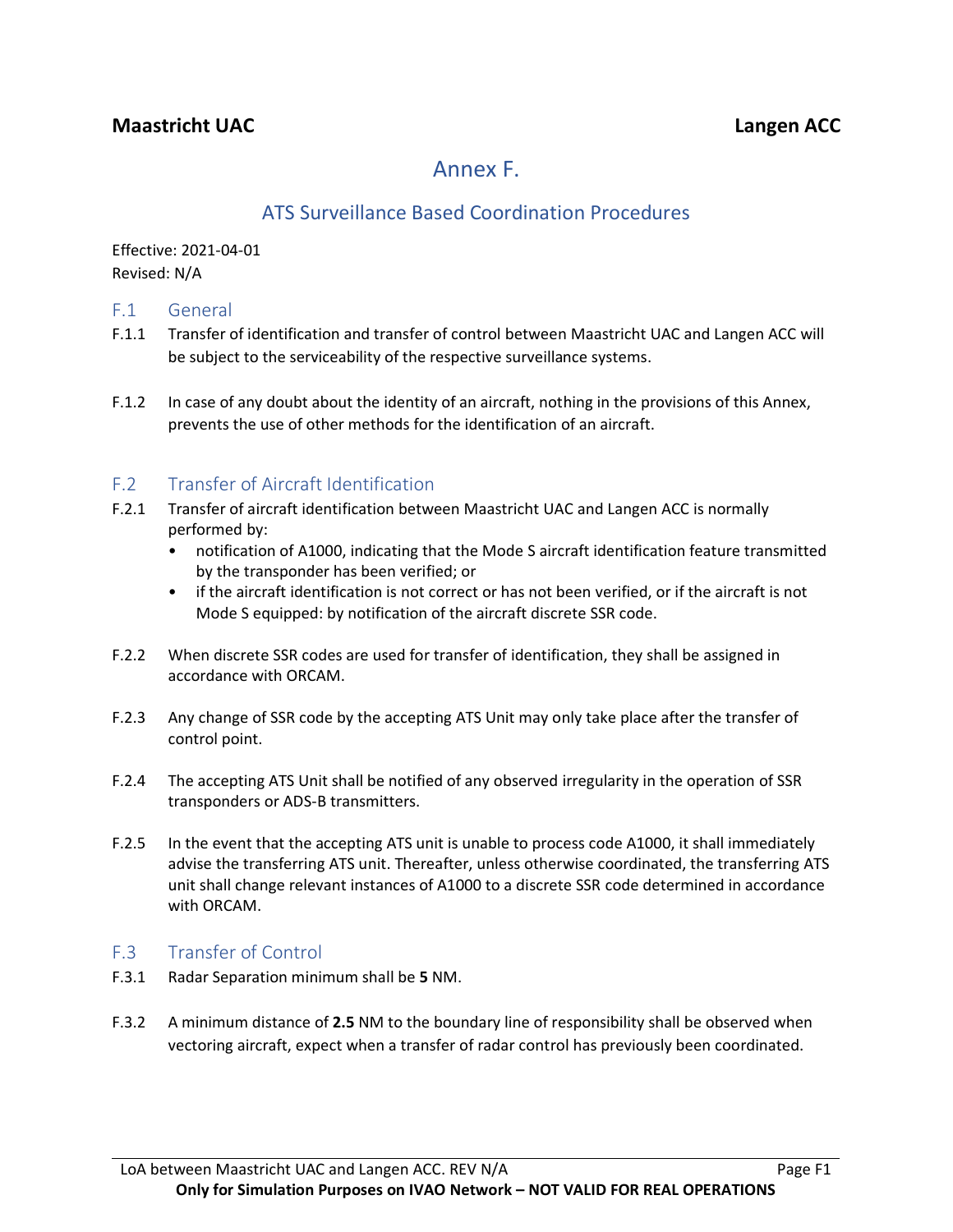### F.3.3 Transfer of Control without systematic use of direct communication (Silent Transfer of Control)

Transfer of control may be effected without systematic use of bi-directional speech facilities provided the minimum distance between successive aircraft about to be transferred is **10** NM and constant or increasing.

F.3.3.1 The transferring controller shall inform the accepting controller of any level, speed or vectoring instructions given to aircraft prior to its transfer and which modify its anticipated flight progress at the point of transfer.

Note: When using Mach-number speed control, pilots concerned shall be instructed to report their assigned machnumber to the accepting ATS Unit upon initial contact.

F.3.3.2 The accepting controller may terminate the silent transfer of control at any time, normally with an advance notice of **10** minutes.

### F.3.4 Transfer of Control with use of direct communication

Transfer of control may be effected with the use of bi-directional speech facilities, provided the minimum distance between the aircraft does not reduce to less than **5** NM, and:

• identification has been transferred to or has been established directly by the accepting controller;

• the accepting controller is informed of any level, speed or vectoring instructions applicable to the aircraft at the point of transfer;

• communication with the aircraft is retained by the transferring controller until the accepting controller has agreed to assume responsibility for providing ATS surveillance service to the aircraft. Thereafter, the aircraft should be instructed to change over to the appropriate frequency and from that point is the responsibility of the accepting controller.